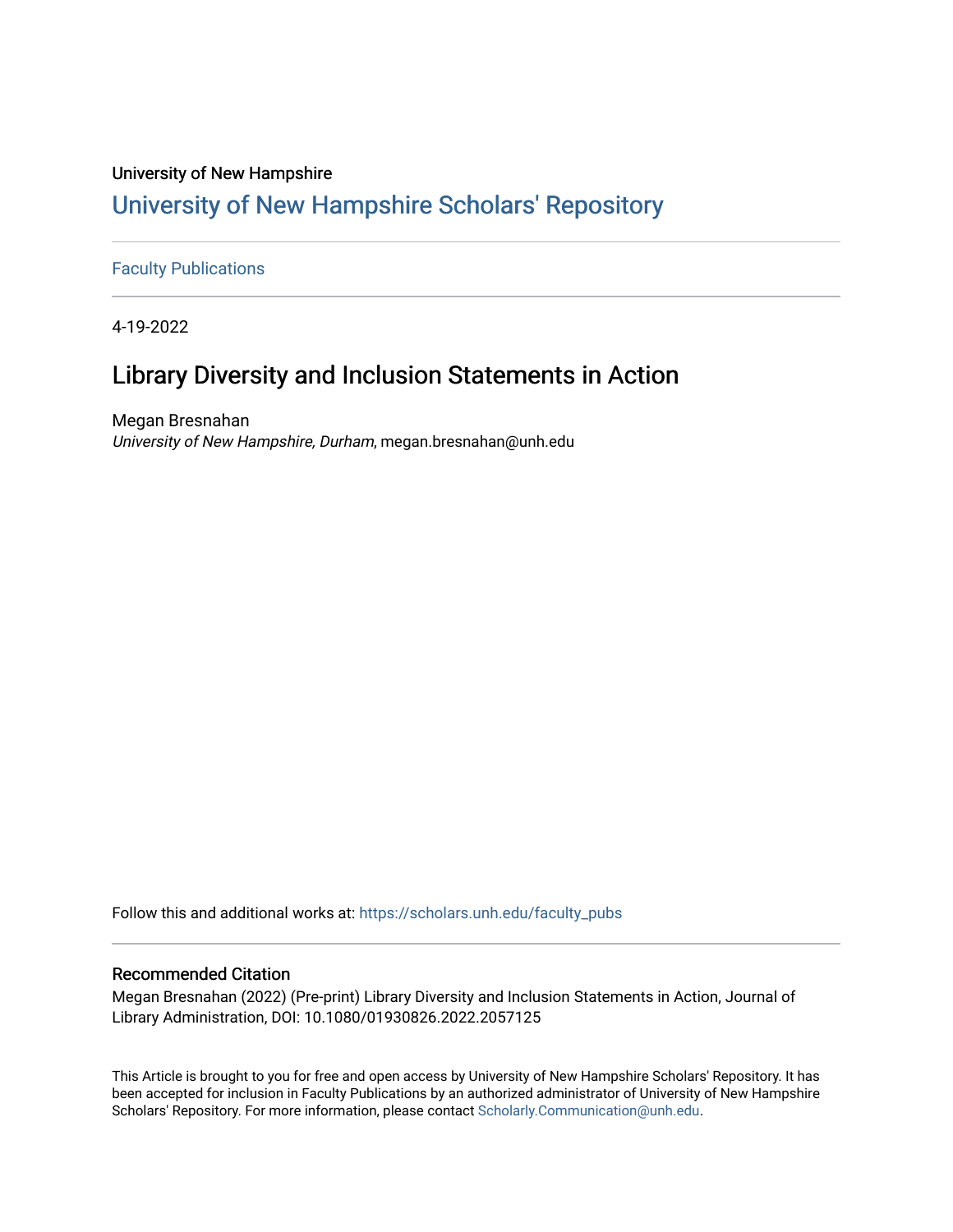## **Title of Article:**

# **Library diversity and inclusion statements in action**

Author Information:

Megan Bresnahan

*University of New Hampshire* 

Corresponding Author: Megan Bresnahan, [megan.bresnahan@unh.edu](mailto:megan.bresnahan@unh.edu)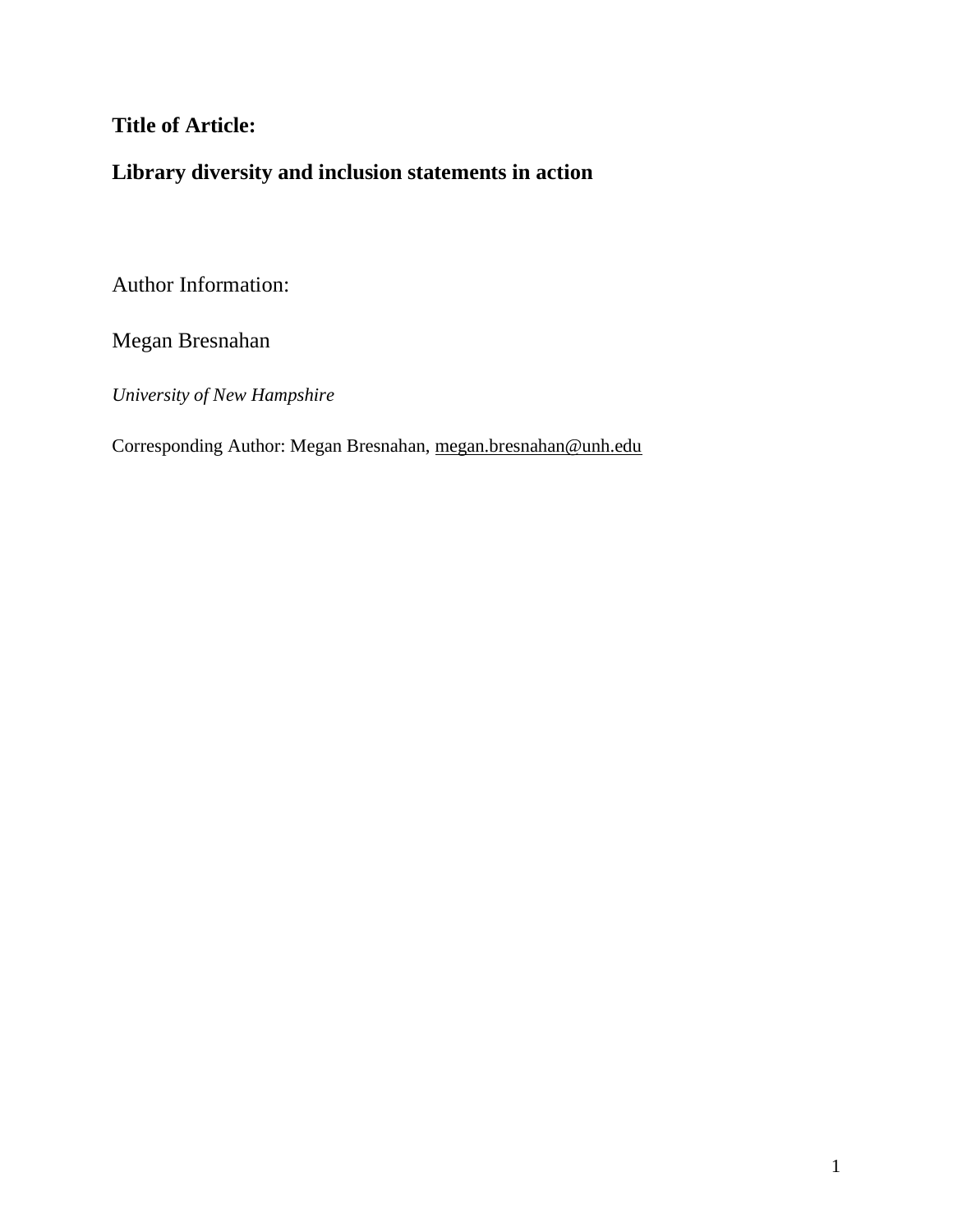#### **Abstract**

In recent years , many academic libraries have renewed their commitments to advancing equity, diversity, and inclusion (EDI) initiatives in public statements. In this qualitative study, the author interviewed academic librarians to understand how these commitments have been actualized in libraries, and what barriers and challenges have been faced by individuals coordinating this work. All libraries had established committees to implement EDI initiatives, but committees with dedicated positions, budgets, and consistent support from administrators were able to attempt more large-scale, systematic work. The study includes recommendations for library administrators for providing effective structures and support for EDI efforts.

### **Introduction**

Over the past five years, acts of bias and harassment on college campuses have increased, (Bauer-Wolf, 2019). As part of broader campus responses, academic libraries in the United States have felt an increased urgency to articulate the centrality of social justice in their missions and agendas, especially early in the presidency of the Trump administration. This sentiment resulted in the release of new or revised diversity and inclusion statements and plans by a number of libraries (Anaya & Maxey-Harris, 2017). In these statements, libraries have pledged to stand against racism, xenophobia, misogyny, homophobia, and ableism and to equip themselves to act when their communities experience violence or bigotry. To understand the outcomes related to these statements, there is a need to examine the actions that have resulted. How do we identify and assess the efforts of libraries to support equity, diversity, and inclusion (EDI) over the past 5 years, especially as the profession negotiates its role and approach to social justice initiatives, and its identity as a social institution? How have these calls for action been implemented in academic libraries, and what can be improved? How can library leaders position their organizations to make progress in EDI initiatives?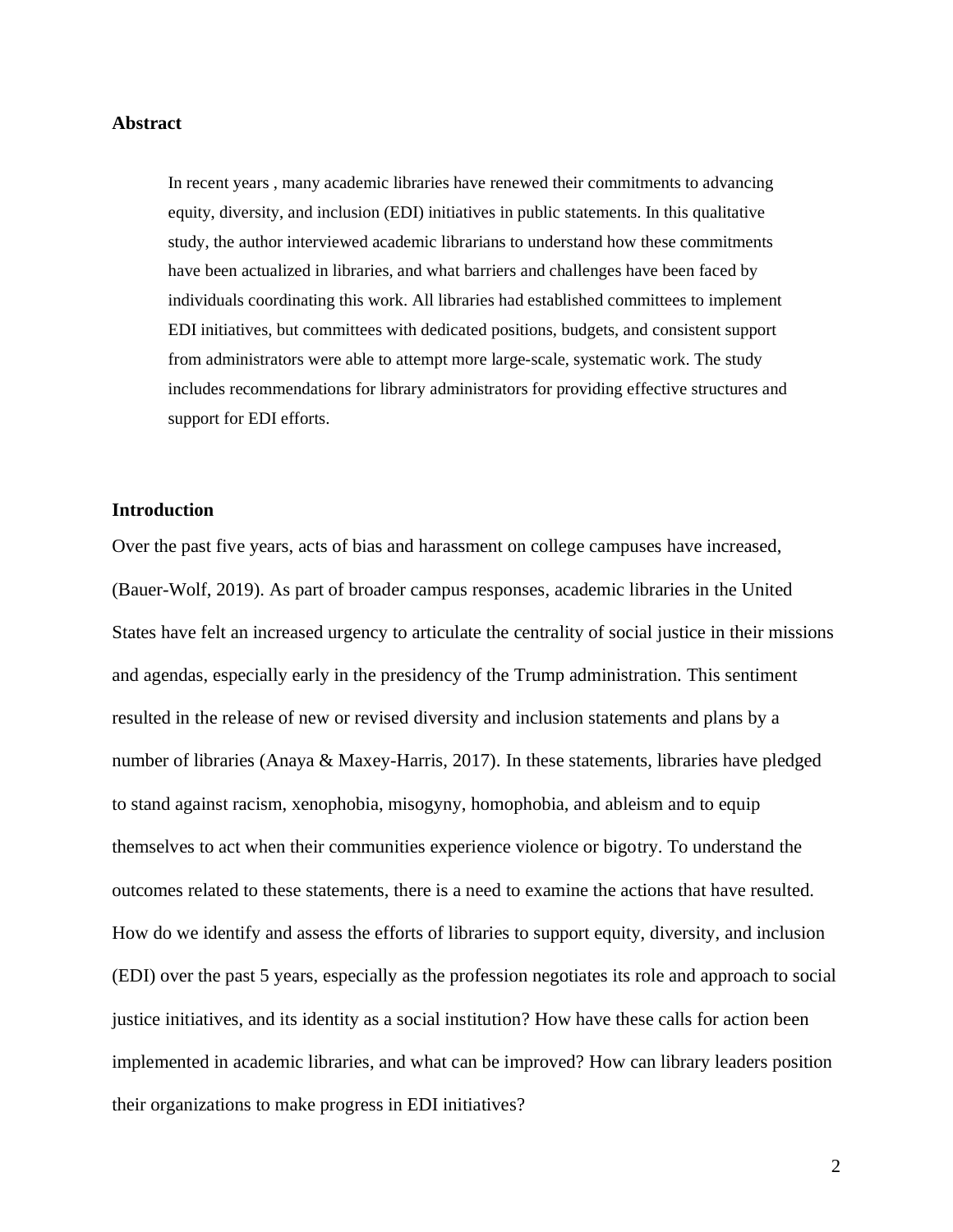This qualitative research study seeks to understand 1) what, if any, actions have occurred within academic libraries to begin the work associated with their new written commitments to advancing EDI and 2) what, if any, successes or barriers were experienced as part of these efforts. The author interviewed representatives from academic libraries that have released new, revised, or renewed diversity and inclusion statements since the fall of 2016. "Equity, Diversity, and Inclusion" or "EDI" is used broadly to describe the commitments made and actions taken by libraries related to these concepts. Ideally, EDI work represents critical, anti-racist and antioppressive approaches to library activities and initiatives, yet what is described as EDI work in libraries may include many different approaches. In this paper, EDI is used as a catchall term to encompass the work as a particular library defines it and may encompass anything from performative messaging about diversity to critically shifting power in an organization's structure to promote equitable and inclusive practices.

Interview questions aimed to solicit information about what actions have been taken to implement these statements related to either, 1) internal opportunities for employee or organizational growth and 2) external support offered to students, staff, faculty or community members (Figure 1).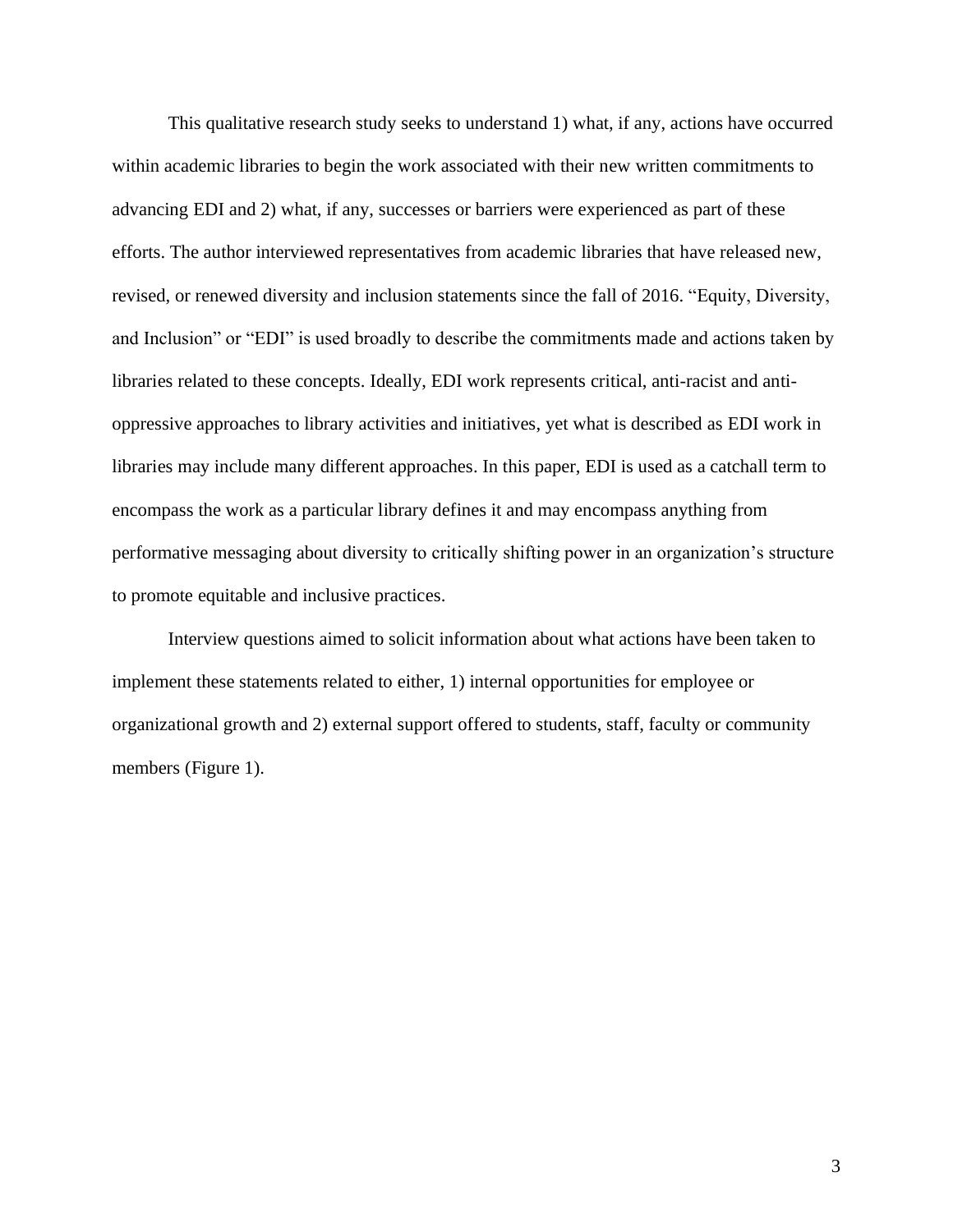| Category        | <b>Types of Action</b>                                             |
|-----------------|--------------------------------------------------------------------|
|                 | Offered employee training or professional development<br>$\bullet$ |
| <b>Internal</b> | Developed hiring and retention programs<br>$\bullet$               |
|                 | Revised policies or practices<br>$\bullet$                         |
|                 | Developed new programs or workshops<br>$\bullet$                   |
| <b>External</b> | Created exhibits or displays<br>$\bullet$                          |
|                 | Provided spaces for gathering or discussion<br>$\bullet$           |
|                 | Established new partnerships with campus affinity<br>$\bullet$     |
|                 | groups                                                             |
|                 | De-named or renamed buildings<br>$\bullet$                         |
|                 | Made additions to library collections of<br>$\bullet$              |
|                 | underrepresented perspectives                                      |
|                 | Altered building infrastructure (ex: gender-inclusive<br>$\bullet$ |
|                 | bathrooms)                                                         |
|                 | Created new resources such as LibGuides, websites,<br>$\bullet$    |
|                 | bibliographies, training tutorials or modules                      |

Figure 1: Examples of anticipated internal and external actions

Data about the topics that were addressed through the actions were also collected. Other categorical variables were examined, which include implementation structures, available resources, and barriers and/or successes experienced in the work. This research provides an overview of the actions that some academic libraries have taken to address campus climate since the fall of 2016 and will provide an opportunity for library leaders and administrators to reflect on the relationship between their public statements about EDI and resulting actions within an organization.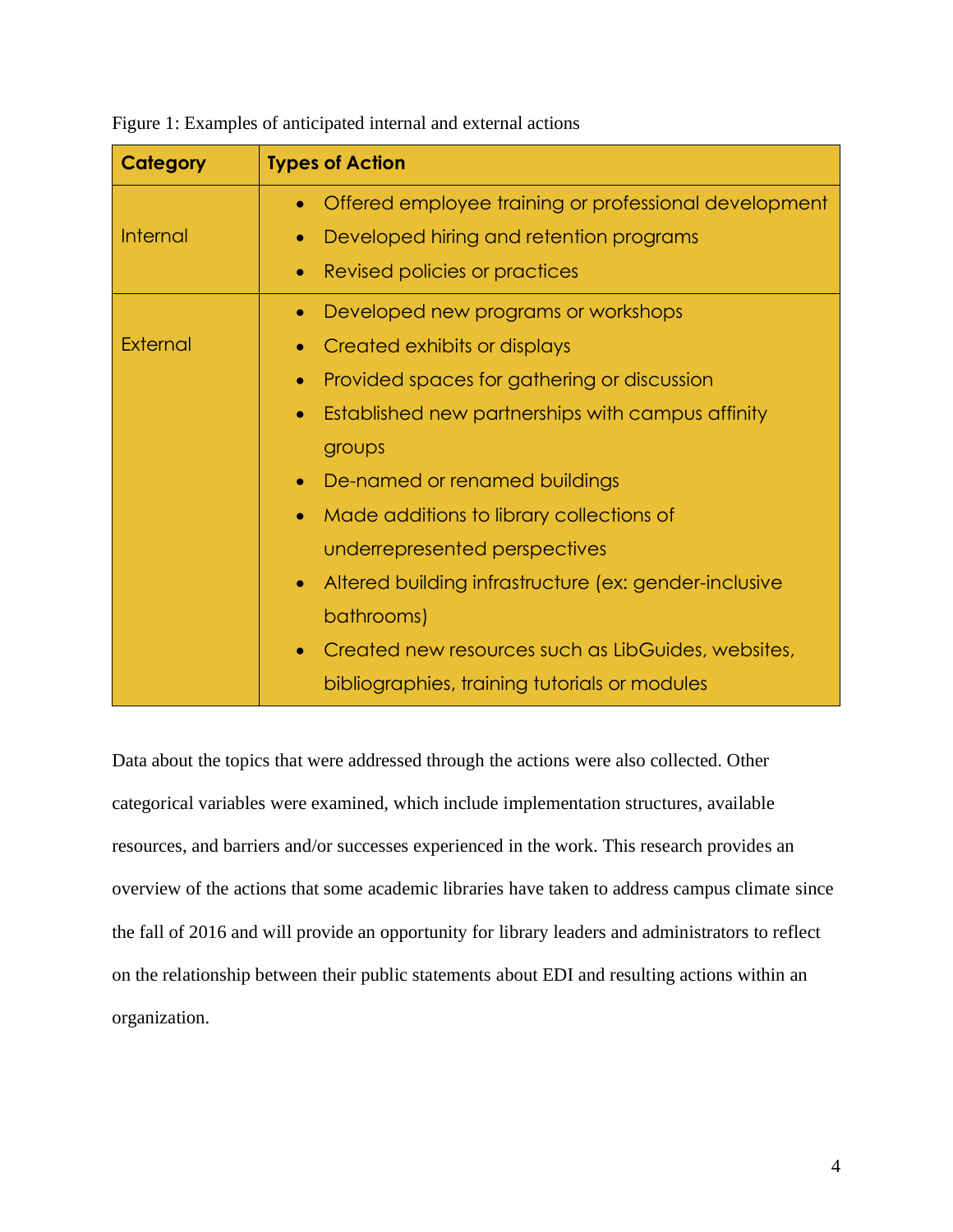### **Literature Review**

Establishing diversity committees within academic libraries is not, of course, a new idea. In 1994, a large survey of academic library directors at urban universities found that libraries commonly worked to improve support for racially and culturally diverse communities. Library workers pursued projects to improve representation in collections, recruitment of new librarians, and instruction for international students. The results of the survey indicated that most of these directors (92%) even reported having the "appropriate financial resources to facilitate cultural diversity", in their libraries, (Buttlar, 1994). A year prior, librarians at Iowa State University published an article describing how the work of their library's diversity committee had evolved, and they explored the benefits of such a committee, which they claimed had a role in advancing campus diversity initiatives and climate, increasing awareness and knowledge among library workers, and improving recruitment efforts, (Gerhard & Boydston, 1993). Nearly a decade later, a qualitative study described the results of a survey administered to librarians who participated in leadership program through the Association of Research Libraries, and the results emphasized the importance of assessing workplace climate in the library and its "level of preparedness" to engage in diversity initiatives. Unlike the conclusions of the earlier Buttlar study, this survey noted that in general, librarians of color had struggled with unwelcoming environments, inadequate support, and invisible barriers, (Love, 2001). Librarians at the University of Arizona later documented the work of their diversity committee in response to a campus climate survey, and they began developing competencies for both hiring and professional development, (Andrade & Rivera, 2011). While the work of diversity committees in earlier studies focused on internal practices, the charges of library EDI committees have increasingly represented work such as outreach and targeted programmatic support for marginalized student populations. Expanded definitions of "diversity" work in libraries began to represent support for racial and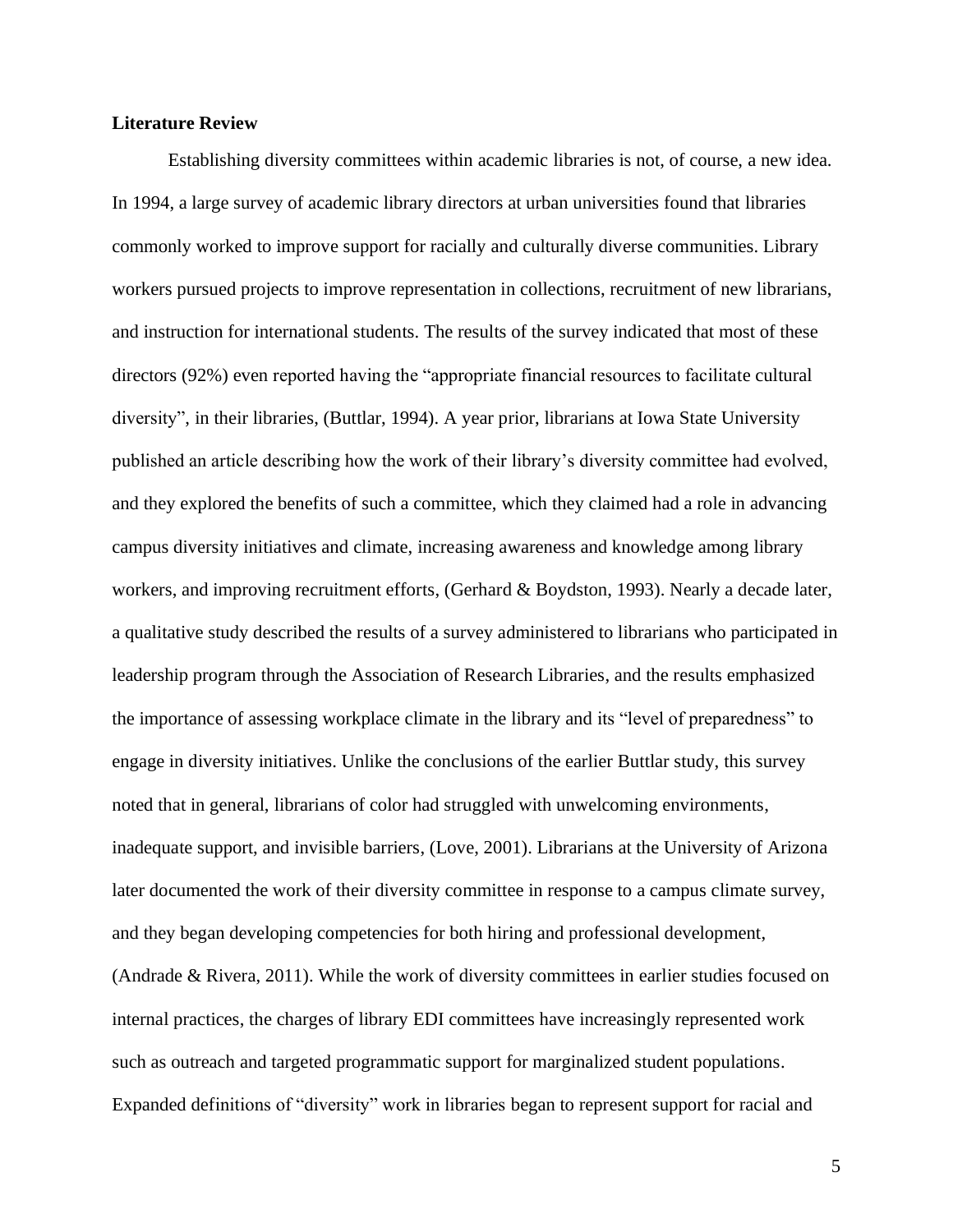ethnic groups as well as representing diversity of gender, sexual orientation and identity, ability, language, religious belief, national origin, age, and ideas, (Anaya & Maxey-Harris, 2017; Duffus et al., 2016).

As with higher education more broadly, diversity and inclusion initiatives, projects, and committees are "on-trend" in the dominant agendas of the library profession, and expectations that academic libraries will include this work among its priorities have increased. While there is a long history of progressive advocacy and labor in libraries, the actions of the Trump administration, including threats to programs like DACA and policies excluding international students from Muslim countries from attending colleges and universities in the United States, moved calls within the library profession from an active but small minority to more mainstream professional conversations and calls to action, (American Library Association, 2016; Kim, 2016; Sierpe, 2017; Todaro, 2016). More recently, libraries have more explicitly committed to the work of social justice during the COVID-19 pandemic and with rising awareness of police killings of Black and Brown People, (Puente et al., 2020). In this climate, many academic libraries created or renewed their commitments to advancing equity, inclusion, and diversity in the profession in the last 5 years through letters, statement, and action plans, (Anaya & Maxey-Harris, 2017; Edwards, 2016; Kim, 2016).

The work of diversity committees in academic libraries has been documented in the literature through studies and case reports of individual libraries as well as larger surveys, (Anaya & Maxey-Harris, 2017). However, there are also many calls in the literature for better assessment and benchmarks for the impact and outcomes of this work. While this study does not aim to fill that larger need, it does provide a deep dive into the recent barriers, approaches, and successes of the work of diversity, equity, and inclusion in academic libraries that may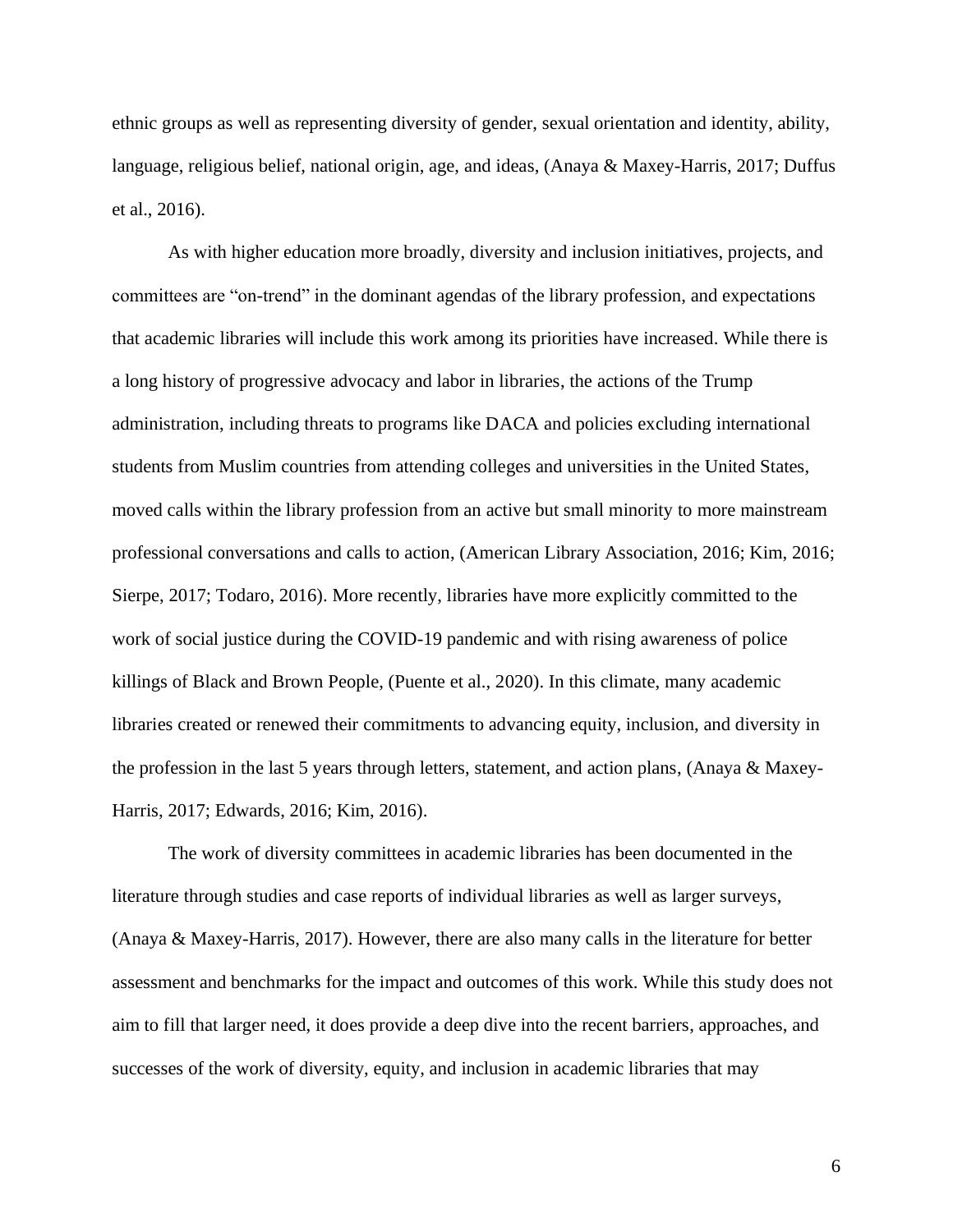complement larger but more general library surveys such as ARL SPEC kits, (Anaya & Maxey-Harris, 2017). Further, this study targets a population of libraries that have explicitly and publicly communicated their commitments to EDI work. With these promises in mind, this investigation explores the resulting actions, barriers, and outcomes. The analysis sheds light on the relationship between diversity statements and a library's resulting actions and may inform the approaches of other libraries who seek to explicitly center anti-racist and anti-oppressive agendas in their missions and take effective steps to act on their stated values.

#### **Methods**

Recruitment for this study invited a purposeful sample. Participants for this study were recruited from academic libraries that released new, revised, or renewed diversity and inclusion statements or updated their web presence related to the work of their EDI committee since the fall of 2016. Such libraries were identified by reviewing online lists documenting written statements in the profession and press releases after the fall of 2016, as well as by reviewing library websites of public universities for diversity, inclusion, equity, or social justice statements that have been added or updated since 2016, as indicated by the "last modified" date on the web content. The author identified 26 institutions through an initial review of known statements and academic library websites, and then invited the contacts listed on the statements or committee webpages at those institutions to participate in interviews. While the initial recruitment for this study was driven by publicly available library statements or web content related to EDI work, the focus on this study is on the resulting activities not on the content of the statements. Particular attention was given to identifying participants with positions that could be assumed to be directly involved in implementing the work related to this study and in non-administrative and/or public services roles within the library. Identifying the common challenges and effective strategies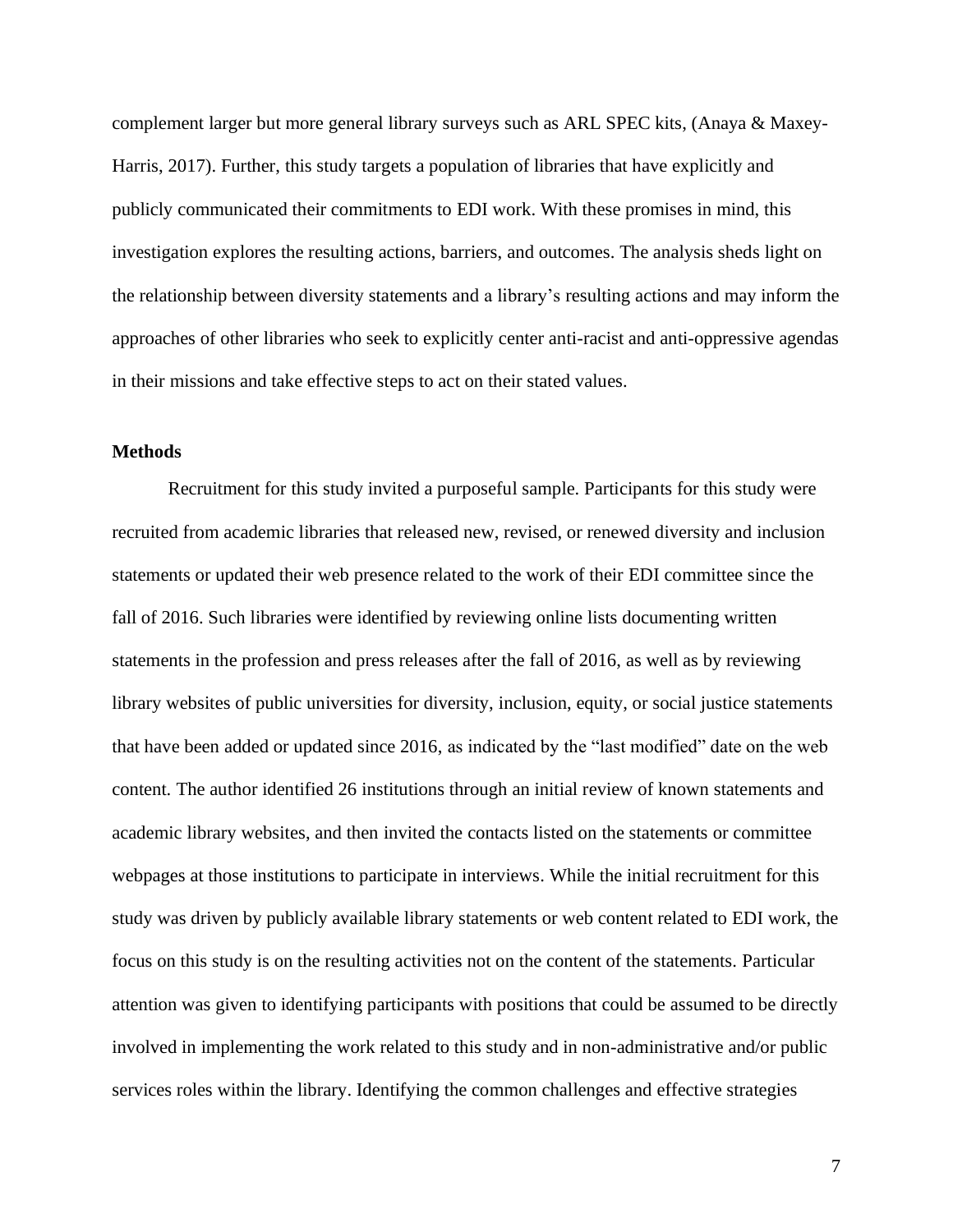described by people and groups executing the EDI work of a library may help library leaders at other institutions better understand how to support success within their organizations. These roles were identified by reviewing the individuals' titles on library websites and asking the initial contact for the appropriate person in this role. However, some of the contacts asked that the author speak to an administrator or someone in a human resources position within the library. Ultimately, the author conducted interviews with eight library professionals at seven different institutions, (one interview included two people, who served as co-chairs of the library's EDI committee).

The interviews were scheduled and completed during the fall of 2019. Subjects participated in remote interviews with the investigator lasting approximately 30 minutes. The author captured audio recordings of the interviews and took notes. Immediately after each interview was complete, the author recorded reflective notes to capture immediate observations. Participants were asked to share general information about their professional background such as years of experience in academic libraries, length of time in their current position, and their position title. They were also asked to describe their role in advancing the equity, inclusion, and diversity initiatives at their library. In order to address the research questions for this study, participants were asked the interview questions outlined in figure 2.

Figure 2: Interview Questions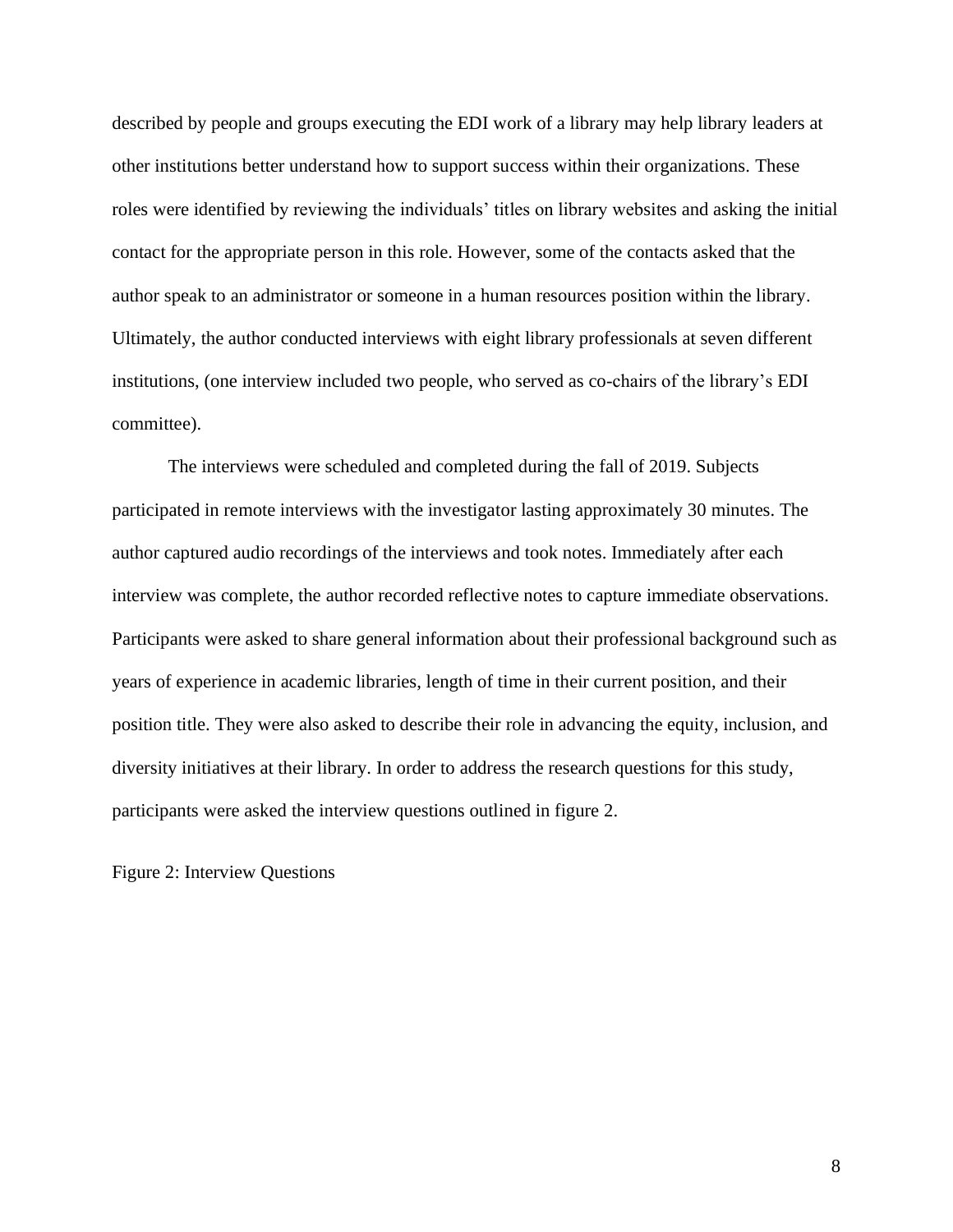- 1. Your library [released or updated] a statement/webpage on equity, inclusion, and diversity since the fall of 2016. Can you describe how this was created or updated? What was the process and why did it occur?
- 2. Can you describe actions that have occurred that relate to the commitments made by your library's statement?
- 3. In what ways is the work of equity, inclusion, and diversity formerly or informally structured at your library? (please explain committee, position, job duties, service commitments, etc.)
- 4. Can you describe if and how related work receives administrative support within your library? (ex: financial or human resources, encouragement, advocacy, training or guidance)
- 5. Can you describe if and how this work has received support external to the library?
- 6. What aspects of this work have you found to be most impactful or successful in this context?
- 7. What challenges or barriers have you faced?

The author reviewed audio recordings of the interviews three times. With each listen, she recorded additional notes and reflections, which were later read twice. The author then began to identify initial themes and coded the text using Microsoft Excel. Initial themes were reviewed for accuracy, consistency, and appropriate level of specificity, then refined and grouped. Next, themes were analyzed to identify commonalities and patterns across the experiences described by participants and to understand implementation structures, available resources, and barriers and/or successes that individuals experienced in the work. In the sample population, this analytical process revealed what actions did or did not occur at each institution and illuminated the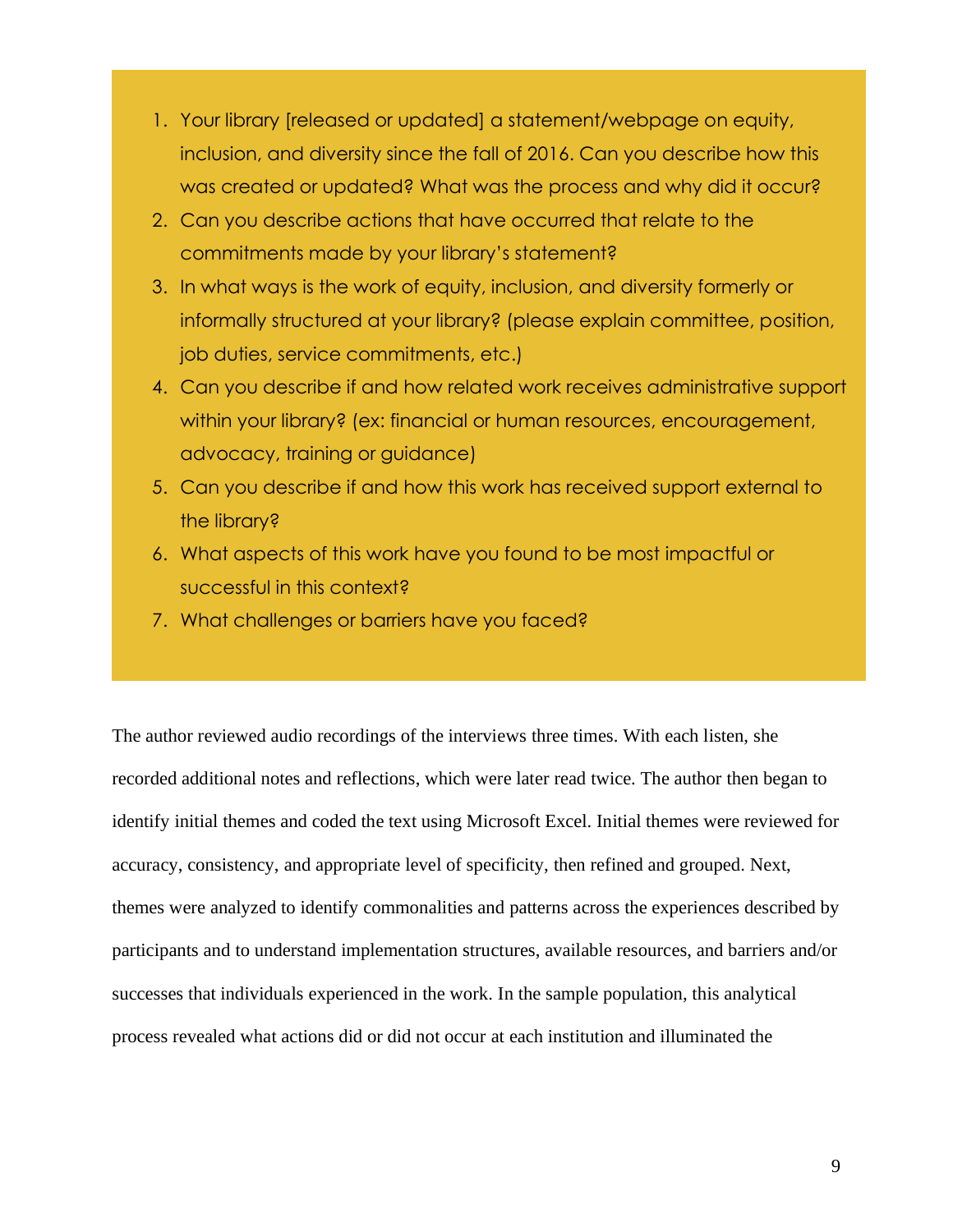experiences of the library professionals working to activate the promises of equity, inclusion, and diversity statements made by their institutions.

## **Results**

## *Institutional Characteristics*

Interview participants represented seven different academic libraries in the United States. General details about each library represented in the sample are described in Figure 3.

Figure 3: Institutional characteristics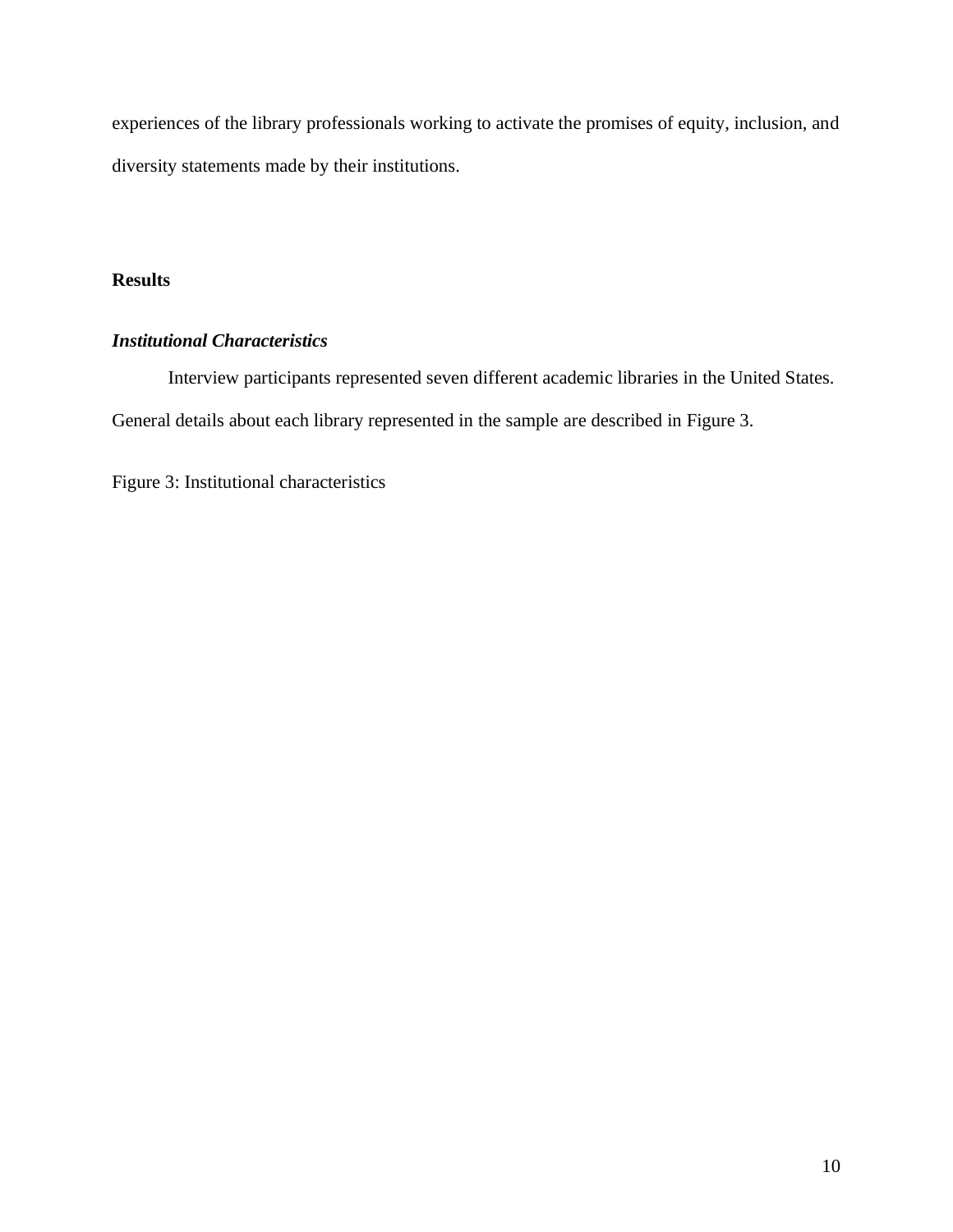|                   | <b>Characteristics of institution</b>                                                                                                                                                                                                                                                                  |
|-------------------|--------------------------------------------------------------------------------------------------------------------------------------------------------------------------------------------------------------------------------------------------------------------------------------------------------|
| Library 1<br>(L1) | Created EDI statement for internal use; LibGuide describing<br>$\bullet$<br>EDI activities in the library<br>No committee budget<br>$\bullet$<br>No dedicated position<br>$\bullet$<br>Large public university<br>$\bullet$                                                                            |
| Library 2<br>(L2) | Statement at campus level, and the committee's work is<br>$\bullet$<br>represented on the library's website<br>Budget was originally \$3000/year, increased to \$10,000/year<br>Dedicated position<br>$\bullet$<br>Large public university                                                             |
| Library 3<br>(L3) | Statement on website, opt-in for employees<br>No formal budget, but some funds for collection<br>development<br>No committee budget<br>$\bullet$<br>No dedicated position<br>$\bullet$<br>Large public university<br>$\bullet$                                                                         |
| Library 4<br>(L4) | No statement, but a long-standing committee and their work<br>$\bullet$<br>is represented on their website<br>No formal committee budget, but well-supported in the<br>organization, including conference attendance/travel<br>Dedicated position<br>$\bullet$<br>Large public university<br>$\bullet$ |
| Library 5<br>(L5) | Statement on website<br>Budget of \$5-10,000/year<br>$\bullet$<br>No dedicated position<br>$\bullet$<br>Medium-sized, private university                                                                                                                                                               |
| Library 6<br>(L6) | Statement on website<br>No committee budget<br>$\bullet$<br>No dedicated position<br>Large public university                                                                                                                                                                                           |
| Library 7<br>(L7) | Statement on website<br>No committee budget, system-level committee affiliation<br>No dedicated position<br>Large public university                                                                                                                                                                    |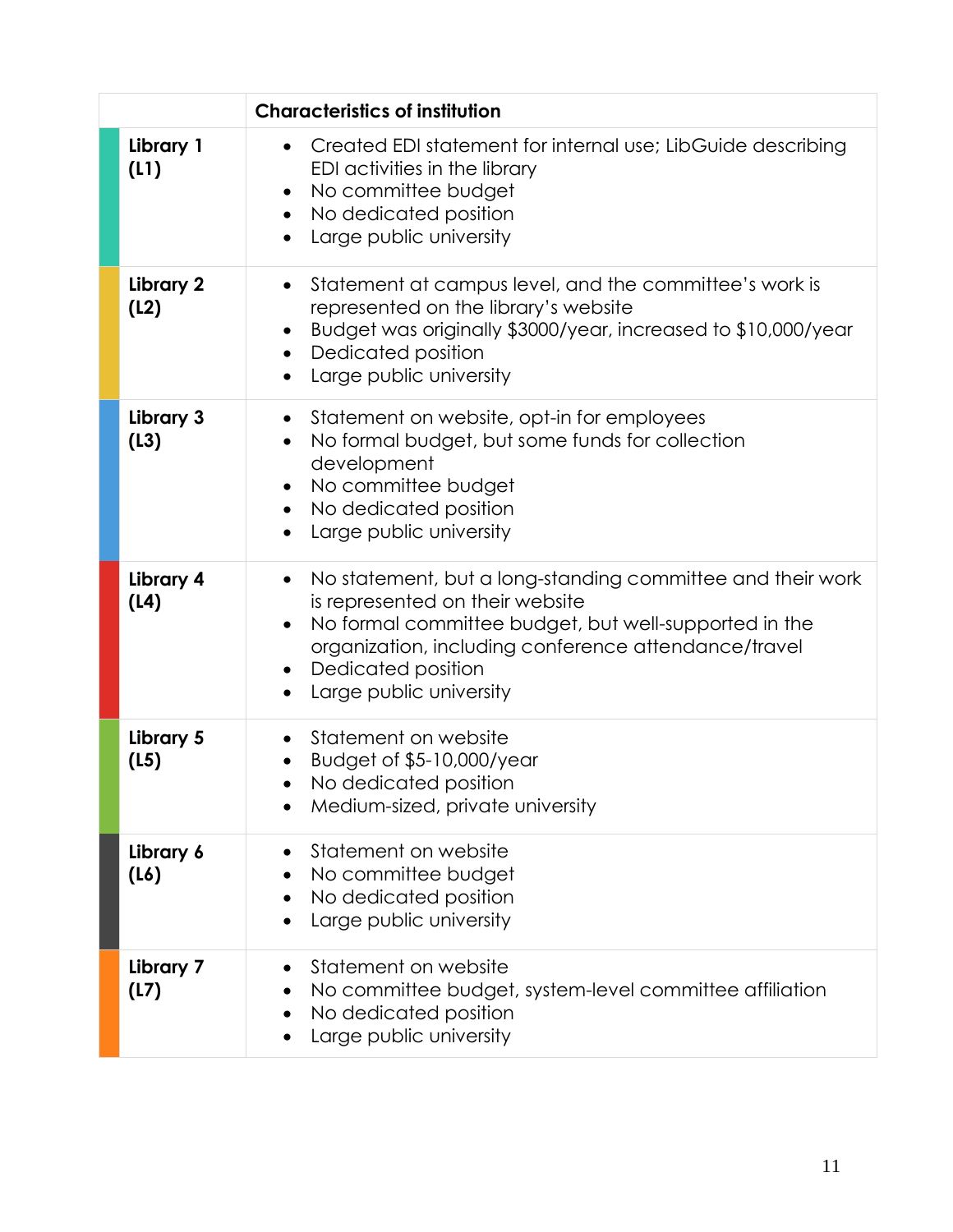In the sample, all libraries represented were public universities except one. Most of the libraries are "large" universities, enrolling more than 15,000 students; one "medium" university was included in the sample, which enrolls between 5,000-15,000 as defined by Carnegie Classifications, (Carnegie Foundation for the Advancement of Teaching, 2021). Public research universities are over-represented in the sample, and these institutions, based on the recruitment process for this study, seem to be more likely to document EDI library statements and related committee work on their websites, thus they were more likely to be a target for recruitment. The availability of resources to form a committee and document the work of that body on a website may indicate that the institutions represented in the sample are comparatively well-staffed and resourced.

All the libraries represented had some sort of committee responsible for equity, diversity, and inclusion work. The titles of the committees included two "Diversity Committee", three "Diversity, Equity, and Inclusion Committee", one "Diversity and Inclusion Committee", and one "Diversity, Equity, Inclusion, and Accessibility Committee". For the purposes of clarity, all committees represented in the sample will be referred to as "EDI committees", regardless of their unique names. All participants were involved in their library's EDI committee, most as chairs, and some as committee members who served as liaisons to library administration or human resources.

The library workers who were interviewed had an average of 18 years of experience in the profession and an average of 11 years in their current position, indicating that the workers typically assigned to lead this work were mid- to late- career workers. Participants held a range of different positions in their organizations. Their positions included two subject/liaison librarians, one collections librarian, two heads of units/departments, and three administrators.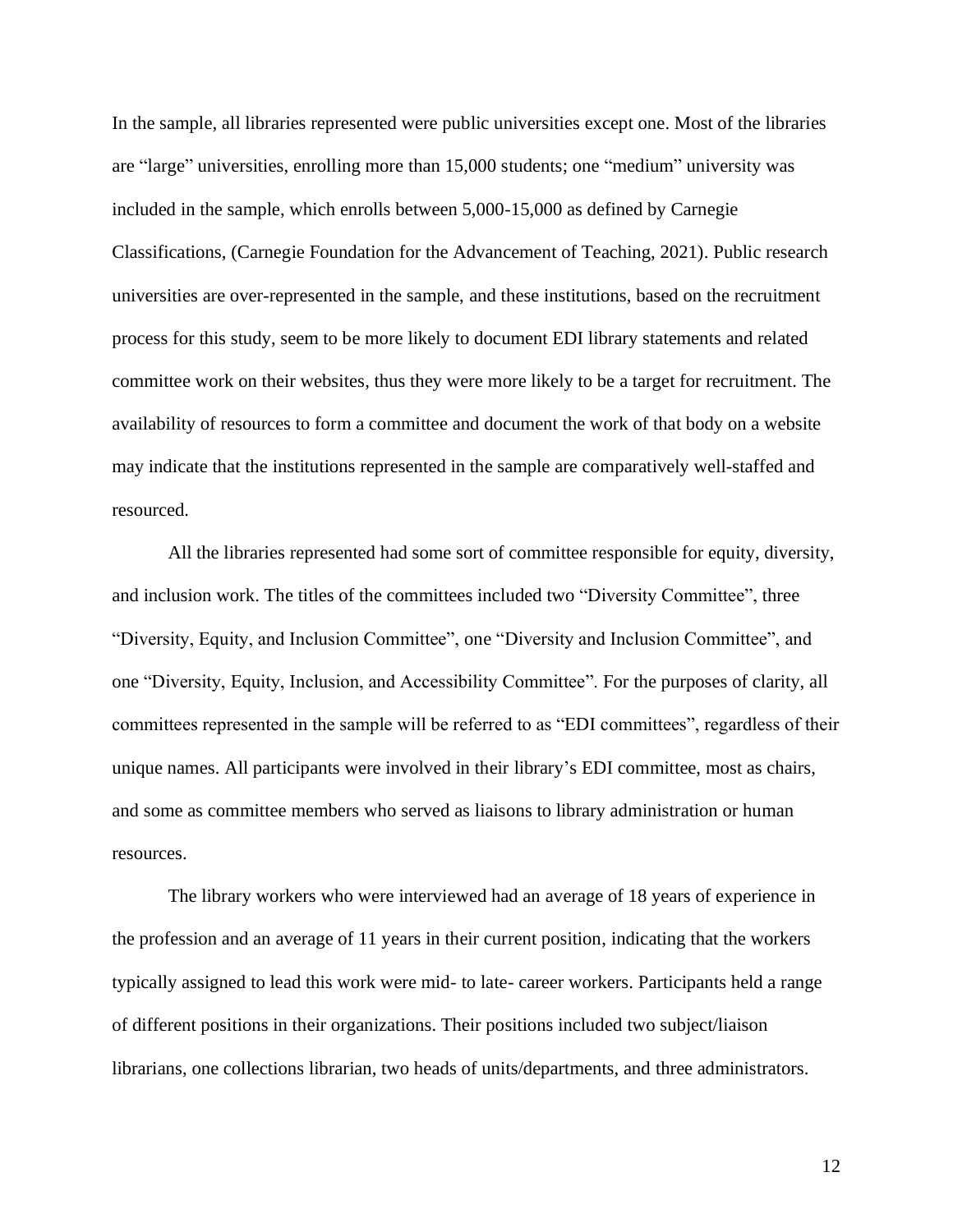#### *EDI Statements*

All academic libraries represented by interview participants had released a statement on EDI or updated their committee's web presence since the fall of 2016. Of the seven institutions in the sample, four had released formal library statements on EDI, one relied on a campus-level statement but documented their EDI committee work on the library websites, one created a statement that was not publicly posted but represented its work on a well-promoted LibGuide. The other had no statement but posted the details of EDI committee work and initiatives on their website.

Of the institutions with documented EDI statements, two themes emerged. The first theme broadly captures the process of developing the library statement on EDI. Most participants indicated that that statement was important in formalizing the work for the committee and communicating the library's commitment to EDI work to the campus community. Most participants described the process of developing their library's statement as time-consuming and involving considerable rounds of input and revision, and sometimes taking more than a year to complete. While the involvement of library deans or directors in committee work itself tended to be limited, most participants noted that library administrators were involved and interested in the messaging of the statement. Participants commonly described that decisions about word choice and determining the scope of these statements were scrutinized by library administrators. Participants commonly pointed to a second theme related to their library's statement. They noted that one should not assume that the commitments made in these statements represented a causeand-effect relationship between the actions taken to implement the work. On the contrary, some noted a clear gap in the promises made in their library's statements and the resulting work,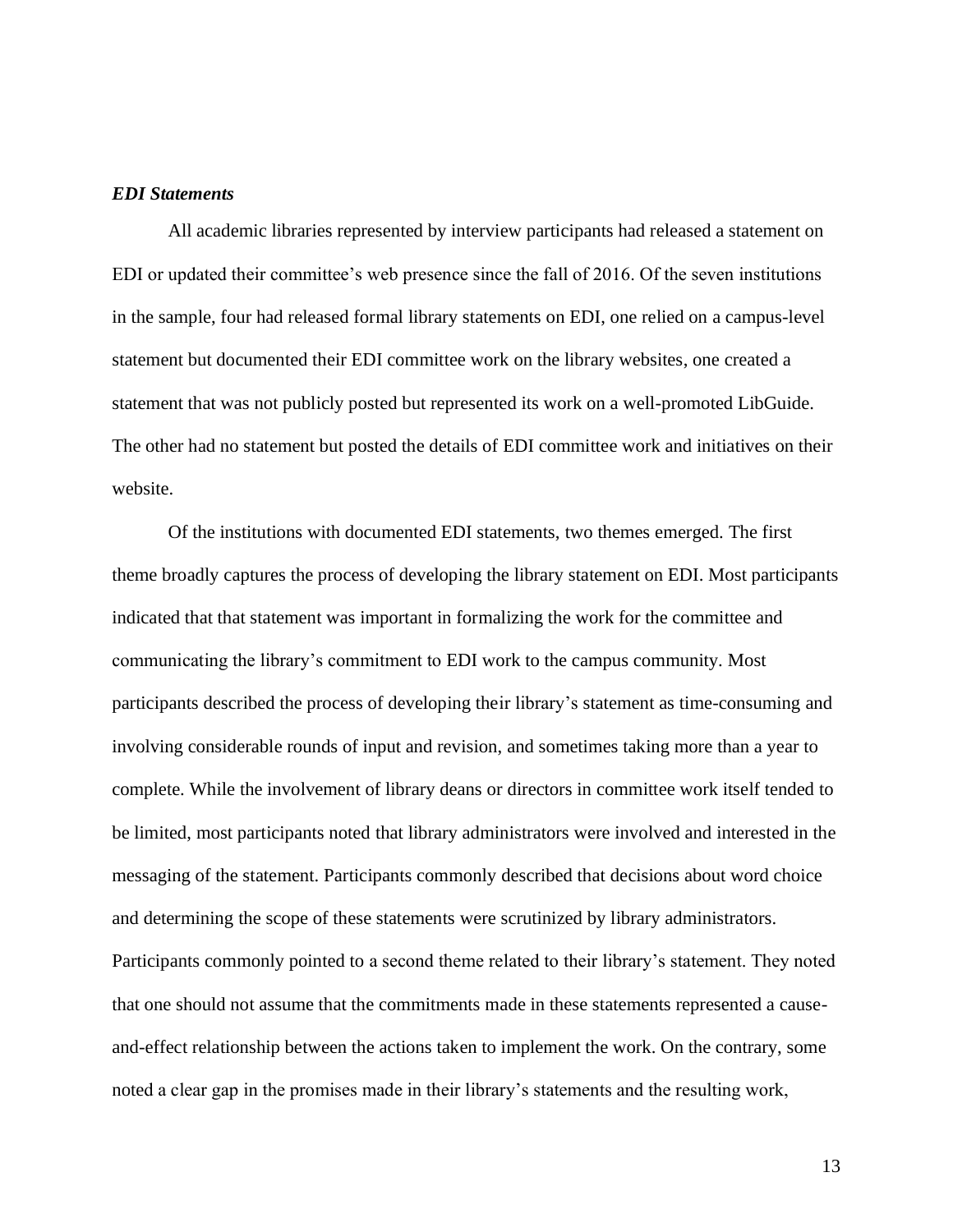describing that only some or minimal amounts of the work occurred related to the written commitments. This gap may result from the inherent complexity and difficulty of this work and the amount of time it might take to implement such initiatives fully. More significantly, participants noted that these initiatives challenge the deeply rooted, homogeneous, culture of whiteness in libraries, and efforts were often met with resistance on many levels as people worked to implement the promises of the statements. Some participants felt that while library deans and directors were interested in creating messaging around EDI work, they were unwilling to allot adequate resources or support. The frequency of the themes described above are represented in figure 4.

#### Figure 4: EDI Statements

|                                      |  |  | L1   L2   L3   L4   L5   L6   L7 |  |
|--------------------------------------|--|--|----------------------------------|--|
| <b>Statement Creation Process</b>    |  |  |                                  |  |
| Disconnect between words and actions |  |  |                                  |  |

## *Committee Characteristics*

Several participants addressed the make-up of their EDI committees' membership. Often, membership was highly interest-driven, and many individuals in the organization expressed an interest in being involved. Unsurprisingly, the membership on these committees tended to reflect that of the profession overall- predominately white, female, and middle-class- and participants acknowledged the challenges of accomplishing the work of equity and inclusion when the composition of these committees are barely less homogeneous than their library or profession.

Most interview participants expressed frustration around the scope of the EDI work assigned to their committees. They described a lack of clarity around who does what work and the focus for the committee. One participant explained that the committee had a "rocky start" and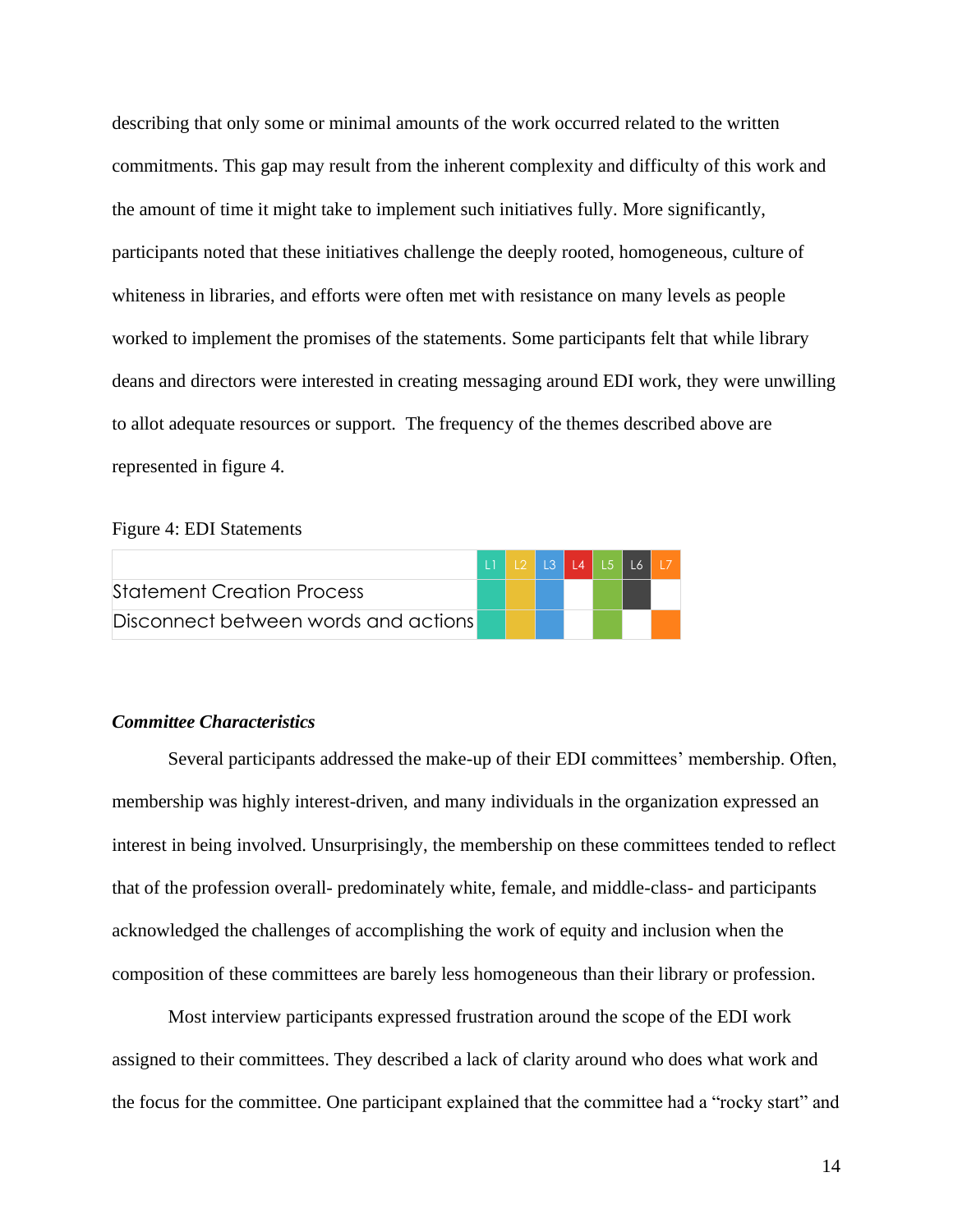struggled to establish a shared understanding of its role and identity. Multiple participants explained that, at times, there was confusion among committee members, library colleagues, or even library leadership about what populations should be targeted by EDI efforts. One participant provided an example related to recruitment and retention in their library. They mentioned that some people in their library considered hiring men to be a "diversity hire" given the majority-women composition of their workplace. The participant described having to define and explain marginalization and systematic oppression in the context of the profession, and the ways that (white) men, in fact, have not been excluded from the profession.

Some participants also describe how their organization's investment in the committee varied over time or among individual committee members depending on priorities, social climate, hiring and turnover, funding environments, and university strategic priorities. In recent years, committee members expressed more urgency in advancing EDI work due to campus climate and a strong desire to elevate the work and activism on the part of the library. One participant explained that this is, "just the atmosphere and environment we are in." Some libraries represented in the sample had long standing EDI committees and had a sustained history, even decades long, of working to improve equity, diversity, and inclusion within the context of the library, while others initiated this work more recently. Many participants felt that the awareness, support, and impact of the work grew slowly and over time.

The relationship between the EDI committee and library leadership/administration emerged as a key theme related to the work. At libraries that had committed positions and committee budgets, the work of the committee tended to be larger in scope, more sustained, more likely to be recognized and applauded by campus leadership, and more integrated into the strategic directions of the library. The committees had stronger and broader charges, committee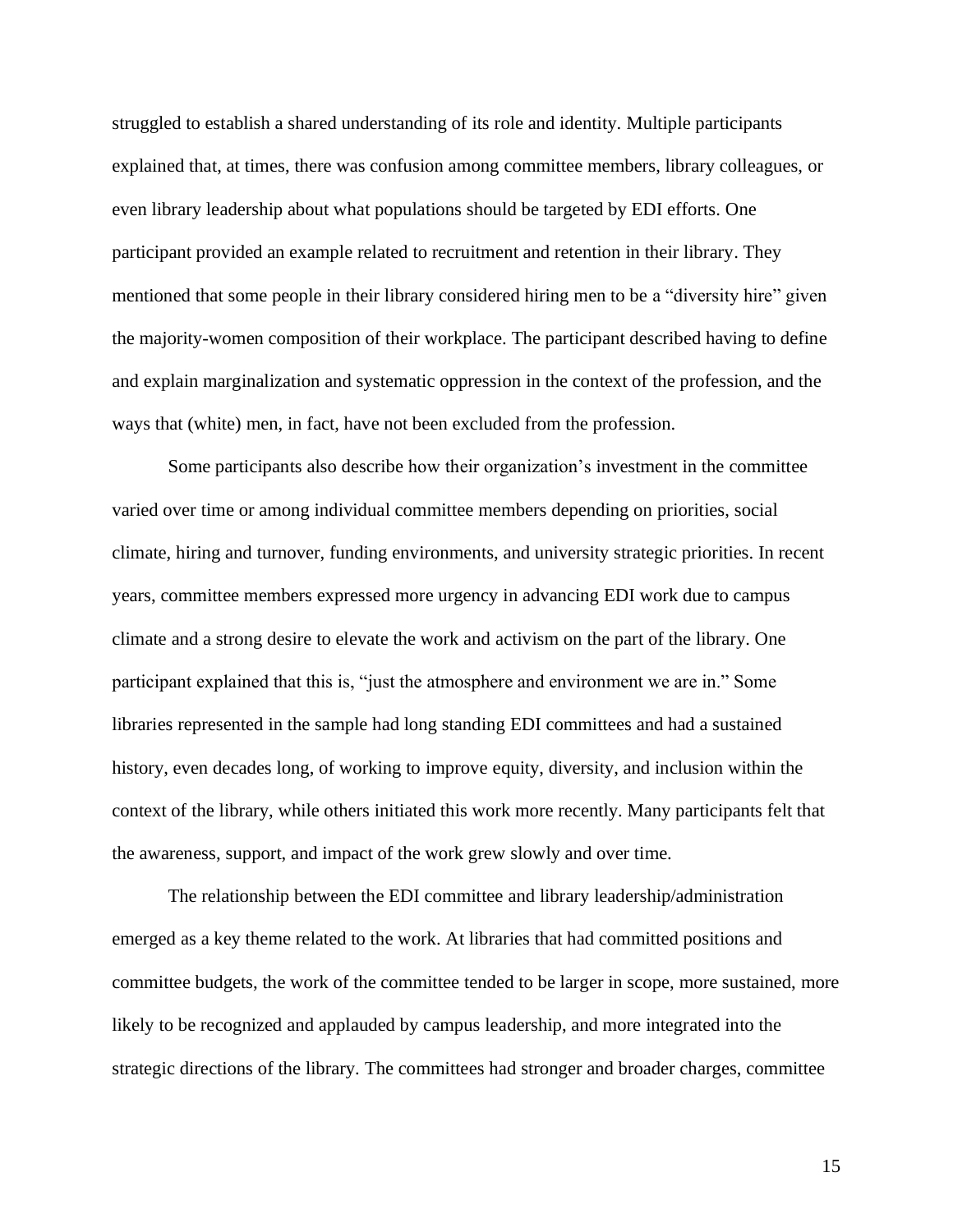members were encouraged to be bold and creative with their work, and they were granted direct access to library leadership and participation in decision-making. These committees were encouraged to move beyond surface-level or performative work that would be palatable to those in power and the dominate culture, but instead, to do work that would "interrogate and dismantle power structures" through an anti-oppressive framework for achieving equity. In addition, committee members were given more access to professional development opportunities at these libraries. At institutions where the committees had comparatively less access to resources or support from library administrators, members faced more barriers and more turnover among committee members. The committee members struggled with authority and effective advocacy and felt gaslit by shifting goals and expectations from administrators. They were unable to assess their work or examine the impact of their efforts, and they had little support for promoting or marketing their activities to the campus community. A theme common among all interview participants was that support from library leadership was directly related to a committee's ability to advance its work. In addition, changes in library deans or directors often had a significant positive or negative impact on the ability of the committees to do their work, depending on the individual leader's identity, and their commitment to and competency around the work. All participants felt that if EDI initiatives in libraries are to be successful, the people doing the work need resources and support from leaders. If library leaders have the awareness, knowledge, and expertise around issues of inequity and exclusion in libraries, then the organizational structures are more likely to be in place to help the work succeed. The frequency of themes related to characteristics of EDI committees are represented in figure 5.

Figure 5: Committee Characteristics

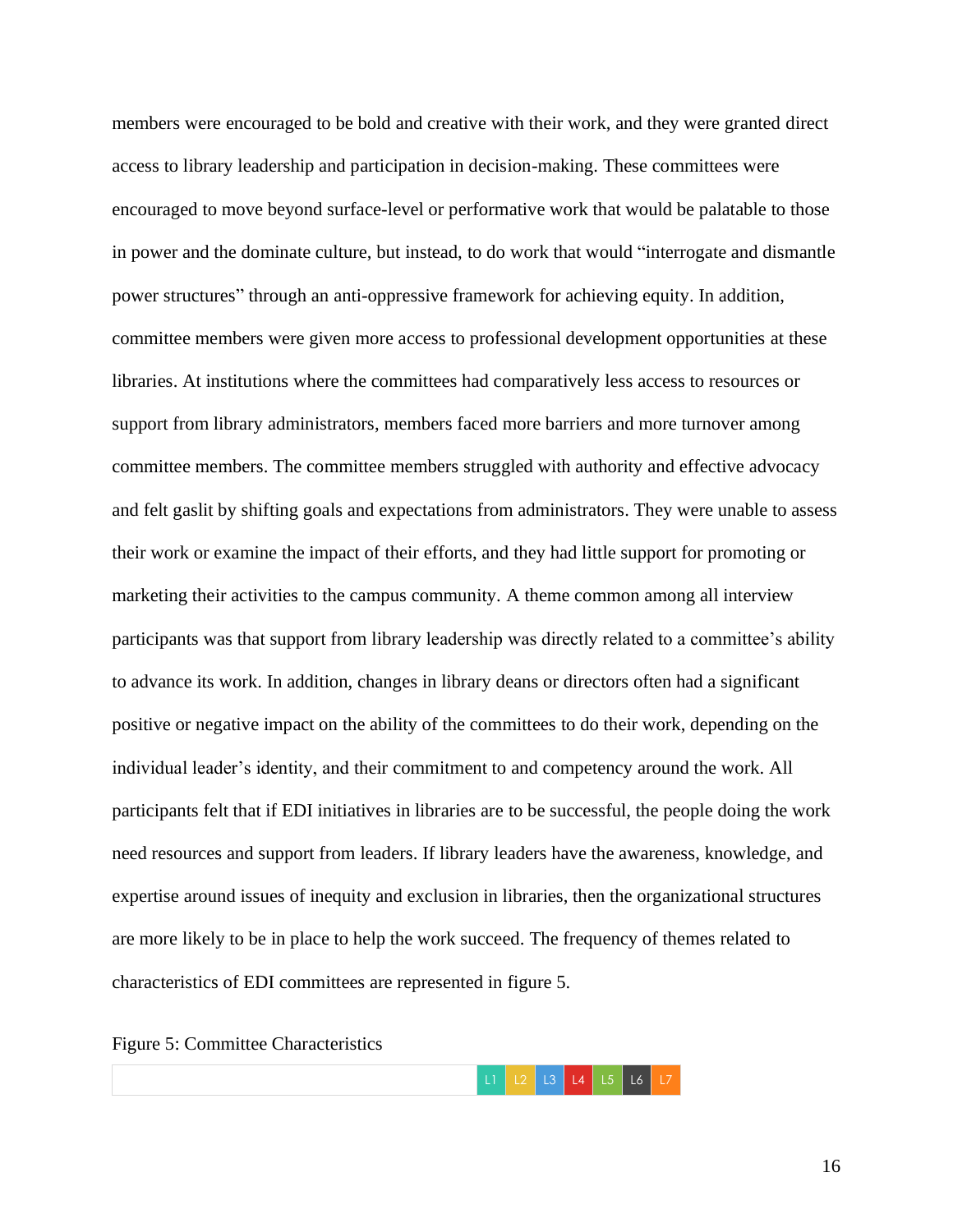| Committee stability and impact         |  |  |  |  |
|----------------------------------------|--|--|--|--|
| Inconsistent organizational investment |  |  |  |  |
| Committee membership                   |  |  |  |  |
| Defining scope of work                 |  |  |  |  |
| Support from leadership                |  |  |  |  |

### *EDI Committee Leadership*

Several themes related to the leadership and strategic direction of the committees emerged in the data. Most notably, all participants described challenges around the emotional and invisible labor involved in leading committee work. This effort involved logistical work such as scheduling, planning, and facilitating effective and inclusive meetings, but comments also detailed the frustration, stress, vulnerability, and risks associated with serving in EDI committee leadership roles. Committee leaders were often tasked with managing resistance from colleagues, including administrators, and they were frequently asked to justify their approaches and the relevance of EDI work within the context of other library priorities. One participant noted that having to advocate and justify the work continuously takes a toll on EDI committee members and was particularly challenging for librarians of color or other marginalized workers. Several interview participants made note of the value of a co-chair model for leadership of their committees, which allowed co-leaders to build on one another's strengths, improve advocacy, share connections, and distribute workload. Co-leadership allowed individuals to talk through complex issues, strategize, share risk, and find mutual support.

Many participants noted that librarians of color are often asked to lead or participate on EDI committees. They noted that this common expectation placed colleagues of color in vulnerable or risky conflicts with people in power. The work of addressing EDI issues in a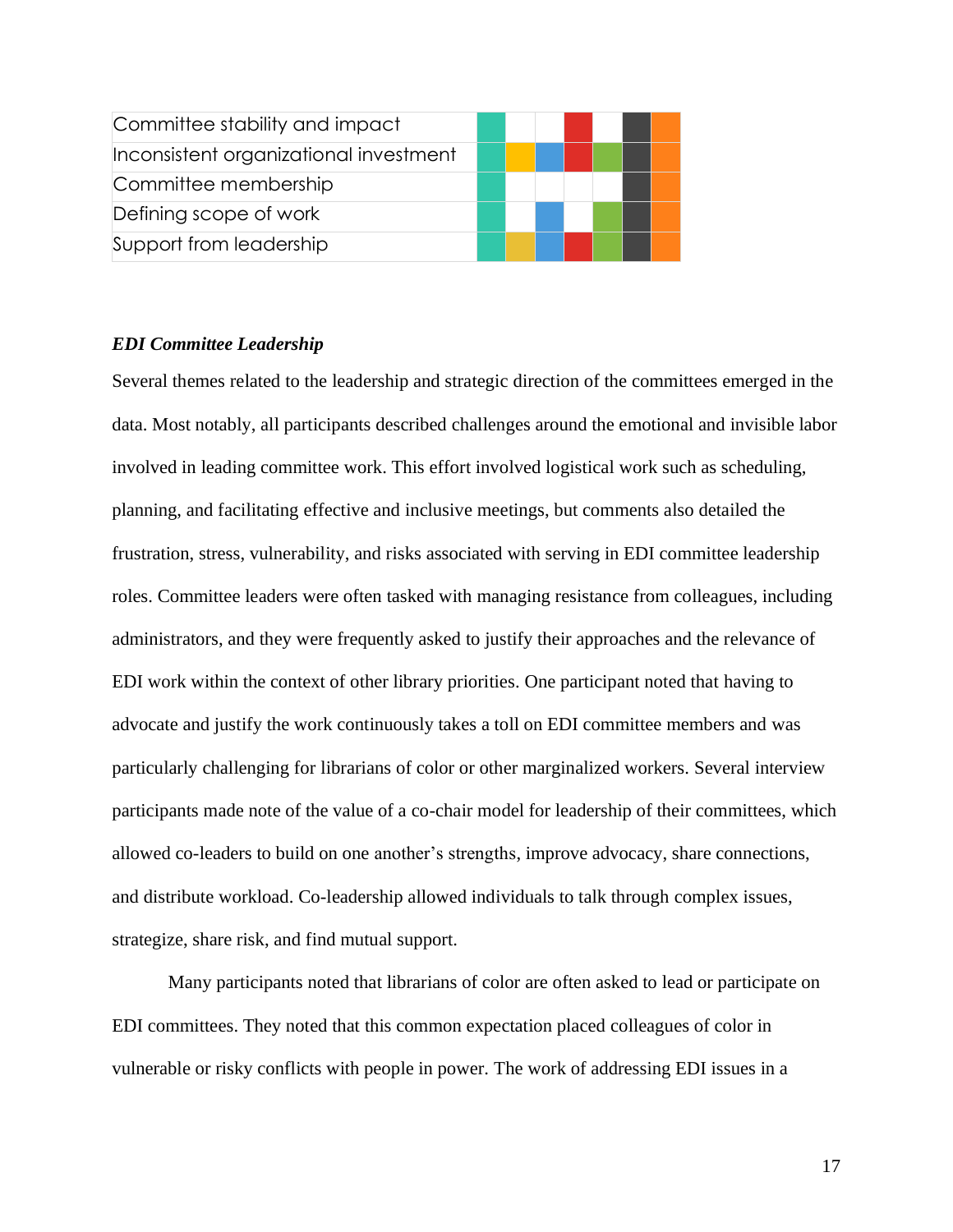library is often frustrating, slow, and exhausting work, and librarians of color felt unheard and undervalued for their work. In one case, the interview participant speculated that a person of color left a position at their institution because of the pressure and frustration around EDI work. Participants described the work as sensitive, complex, and requiring deep expertise, however, people leading or participating in EDI committee work in libraries were often expected to do their work on the side of their other primary professional responsibilities. One participant also noted that having descriptions of the committee's work or public LibGuides has meant that individuals were trolled and threated.

Interview participants almost uniformly described personal missions or values-based commitments to their EDI work in the library, and one participant described a "personal calling." For many, their personal commitments had recently been amplified due to current events and cultural shifts in the library that opened the door to more openness to and progress in their work. On participant described a "sociocultural urgency" for the campus community to respond to local and national incidents of bias and racism, and another explained that they were compelled to act on their professional values as both workers in libraries and in higher education.

Several participants also described their own positionality and privilege as a lens through which they approached their work and reflected on the relationship between their identity and their role as a leader. One person, who self-identified as a middle-aged, white woman, questioned whether she was the right person to lead the EDI work and whether that was appropriate, but she noted that there were no other people available or interested in leading EDI efforts in the library.

Some participants seemed perplexed and concerned about the organizational expectations placed on them when leading EDI work in the library. One participant noted that being in a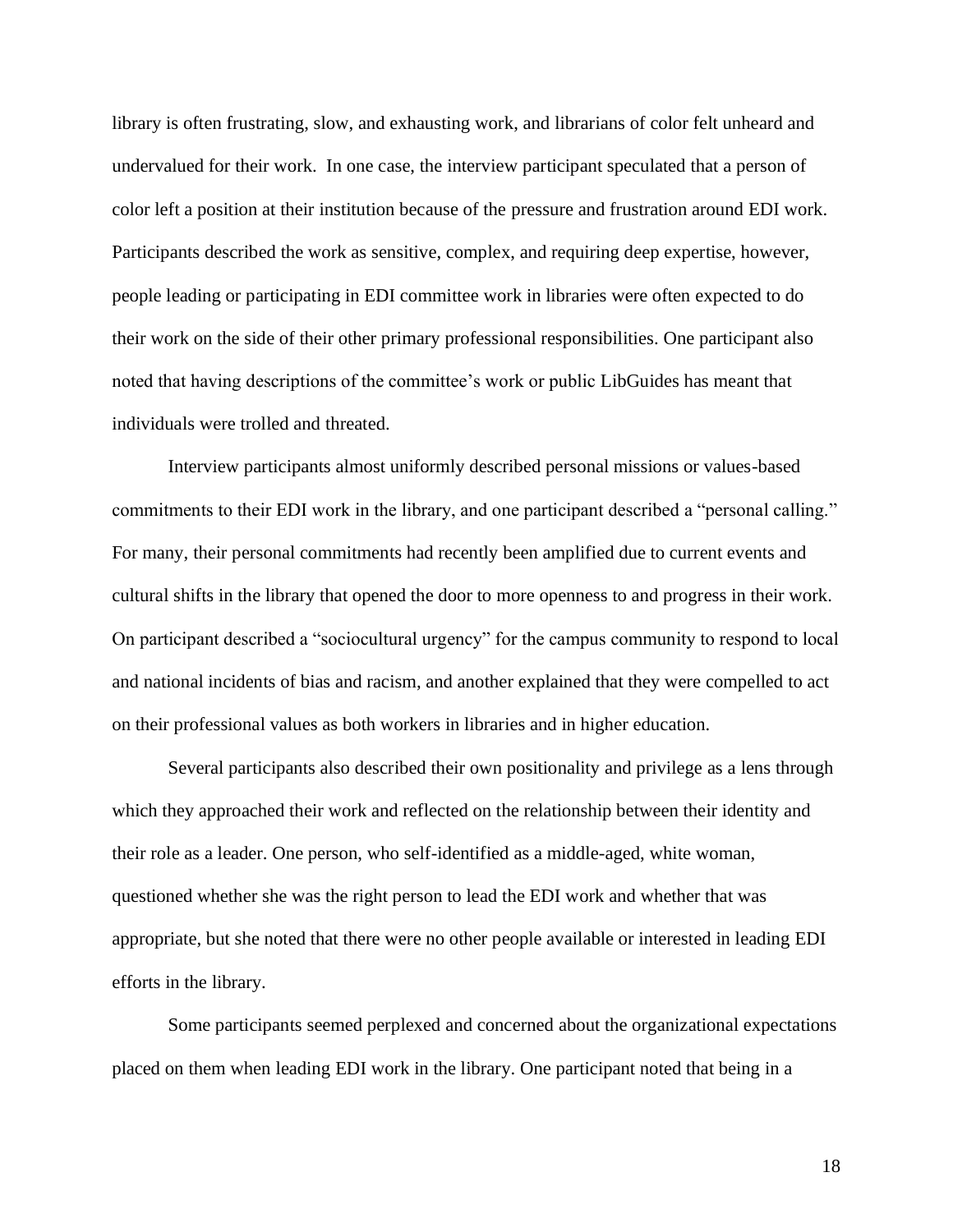leadership role "assumes, requires, and necessitates" expertise, but that they felt that they neither came into the role with the appropriate level of expertise or were provided the support (both time and resources) to develop that expertise. Yet, they were still seen as the expert in their library. Another participant reflected, "to what extent are we equipped to even do this work…I am not sure," but acknowledged, that relative to others, they may well be the most expert in the organization. They stated, "you accept that you are the educator because there is no one else." More specifically, a participant described work that involved handing challenging, emotionally charged, and sensitive situations that arose with regularity and feeling ill equipped to navigate the issues.

Another theme described by participants related to managing and addressing resistance to EDI initiatives internal to the library from colleagues. One participant noted that there were extremely varied levels of openness and understanding of EDI issues. Another committee leader mentioned the care and work required to provide many different learning opportunities for internal professional development to meet people at varied levels of growth. Some colleagues were described as not having the vocabulary or skills to engage with issues at the same level as others, which at times would lead to conflict and frustration. They learned that using social justice terms like "equity" and "inclusion" without having a shared understanding of what those words mean in the context of the library became a problem, and that efforts to build organizational competencies in areas of EDI were sometimes met with resistance and defensiveness. Resolving issues of conflict and disagreement was often left to the committee members, who also tended to have varying levels of time and interest in the committee. A participant noted that some committee members really "dig into" the work and make it a priority in their busy positions over competing demands, while other members of the committee may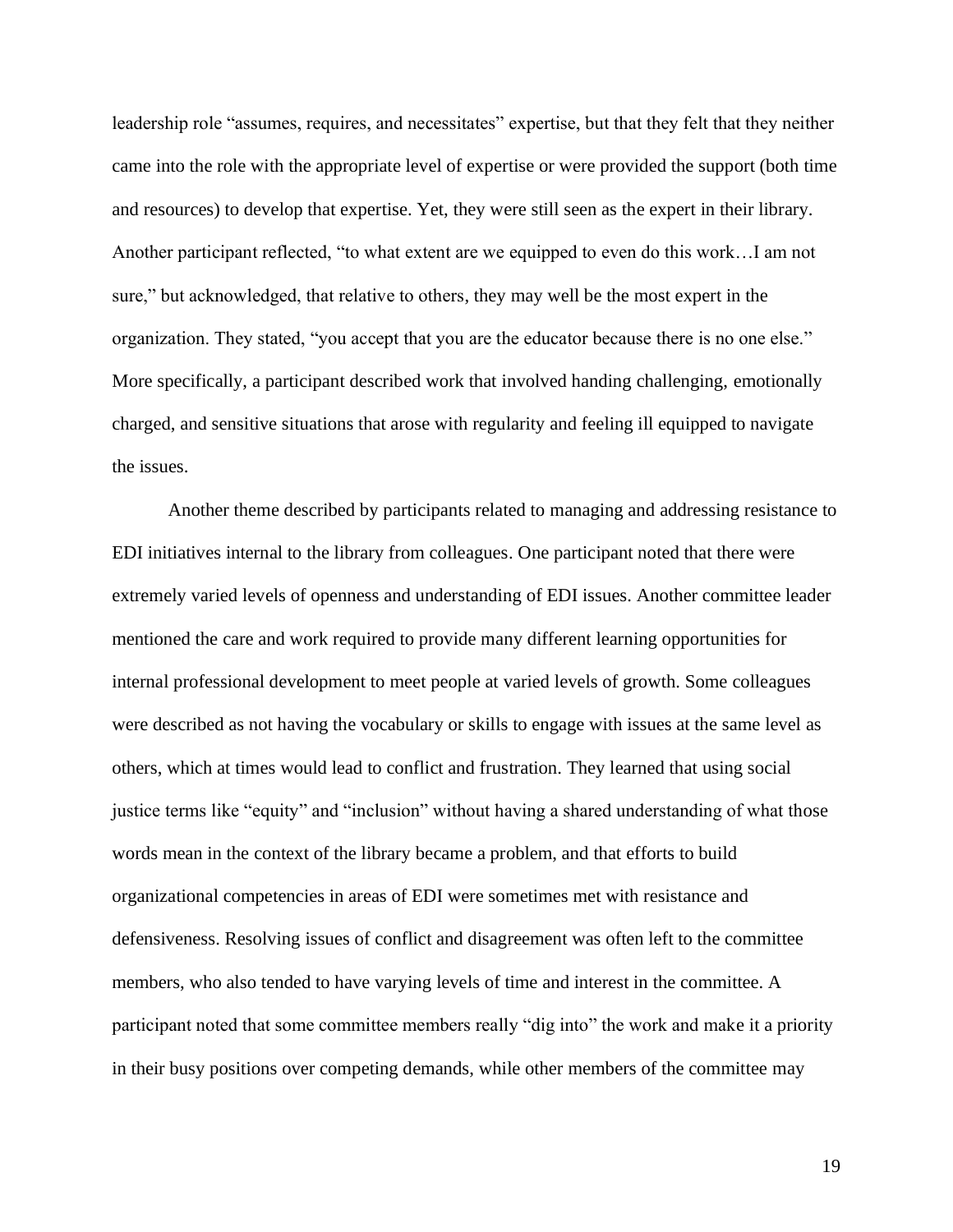have less time, expertise, or may be involved in the committee to receive personal credit for being involved in the work than affecting change in the organization. Another person commented that there was a need to build a culture that would support efforts to improve EDI in the organization and that to build a culture is long-term and difficult work. Overall, participants felt that building internal support for the work, while being inclusive and respectful to individuals in the organization, was essential to success. Themes related to EDI committee leadership are represented in figure 6.

#### Figure 6: EDI Leadership

|                               |  |  | $L2$ $L3$ $L4$ $L5$ $L6$ $L7$ |  |
|-------------------------------|--|--|-------------------------------|--|
| Emotional and invisible labor |  |  |                               |  |
| Lack of expertise             |  |  |                               |  |
| Personal commitment           |  |  |                               |  |
| Resistance from colleagues    |  |  |                               |  |

#### *Structure and Implementation*

In addition to the identified themes related to leadership and participation in the EDI committee, participants also shared their perspectives on the structures that either facilitate or obstruct getting the work done, (See Figure 7). At times, participants felt that their EDI committee work was seen by library leaders as "on the side", "non-core", or in addition to one's individual professional duties or to the library mission more broadly, and they stressed the importance of building the work into position descriptions so that people can have responsibility for and ownership of the work more formally. When the work of EDI in libraries is treated as "extra", participants had trouble balancing the demands of their committee role with their primary professional responsibilities and found it difficult to devote an adequate about of time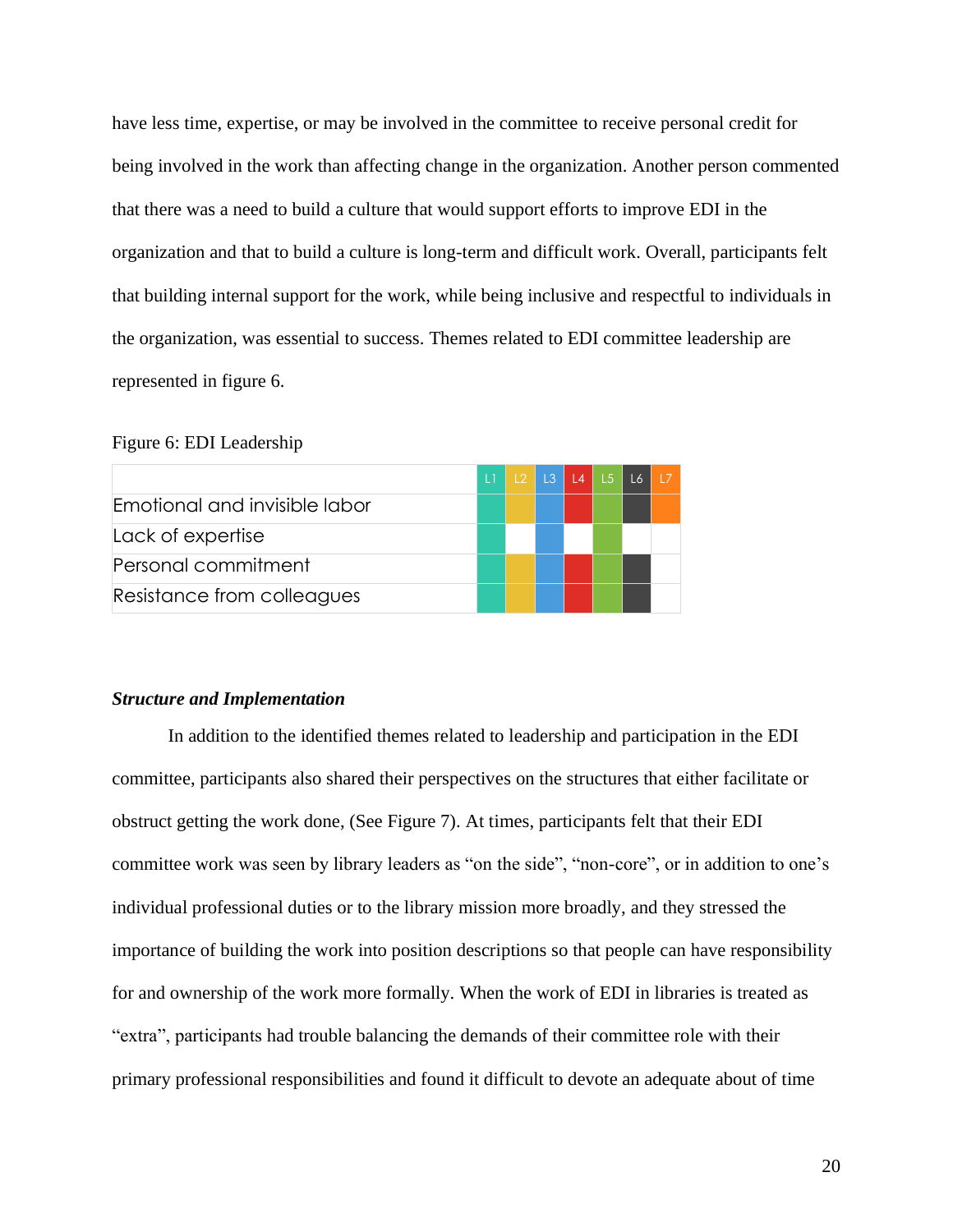and effort into the work, despite a personal investment and commitment. In addition, because the leadership of these efforts was often not a formal part of the organizational structure, when turnover occurs the work often stalls or is dropped all together.

|                                               | $\mathbf{1}$ |  |  | L2 L3 L4 L5 L6 L7 |  |
|-----------------------------------------------|--------------|--|--|-------------------|--|
| <b>Balancing primary job responsibilities</b> |              |  |  |                   |  |
| Organizational goals and values               |              |  |  |                   |  |
| <b>Ilurnover</b>                              |              |  |  |                   |  |
| Work viewed as non-core                       |              |  |  |                   |  |



#### *Campus Environment*

All EDI statements and committee charges involved a commitment to supporting professional development in the workplace. Many libraries relied on existing campus expertise, programs, workshops, and resources to advance this effort, although some participants felt their options at the campus level were inadequate and did not address issues in the both the local and professional context of libraries. Results showed a connection between the library EDI efforts and campus initiatives. Participants at libraries with the most robust EDI programs tended to exist within a campus with a strong commitment to advancing an inclusive culture, and they noted explicit alignment with their campus' strategic plans and priorities. As with the level of support and investment of library leadership, having a campus culture aligned with the EDI efforts in the library was important for success. In some cases, this connection seemed to be mutually beneficial where library workers were invited to serve on campus-level committees because of their committee work within the library, and the work of the library was looked to as a model for other campus units. In addition, many campus partnerships formed with units or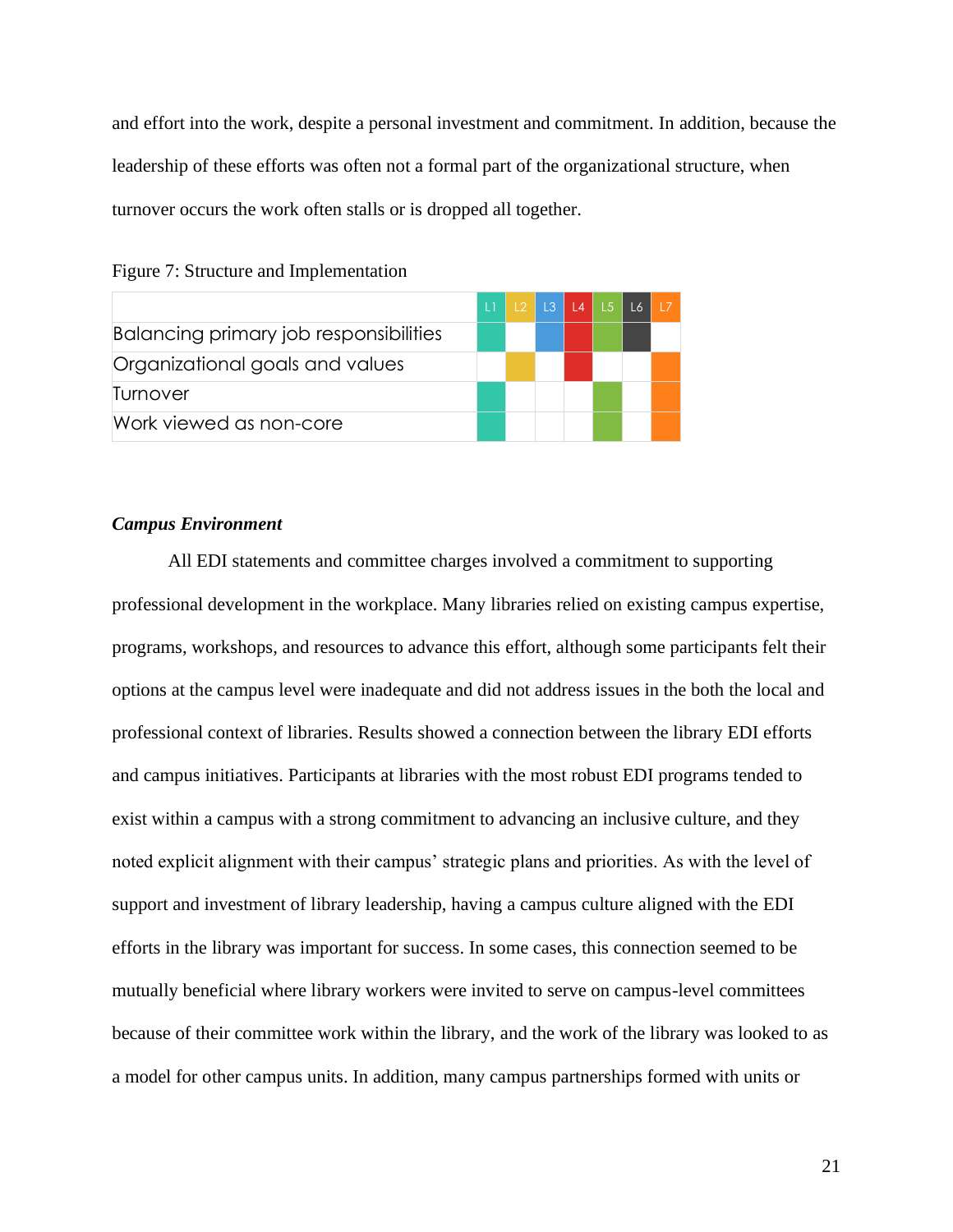departments with an existing affinity to social justice work, such as women's and/or ethnic studies departments. Themes related to campus climate and initiatives are represented in figure 8.

#### Figure 8: Campus Environment

|                               | $\Box$ |  |  | L2 L3 L4 L5 L6 L7 |  |
|-------------------------------|--------|--|--|-------------------|--|
| Campus culture                |        |  |  |                   |  |
| Campus training opportunities |        |  |  |                   |  |
| Library as campus partner     |        |  |  |                   |  |

## *Actions*

In this study, the author questioned participants about what actions they have taken to implement the work promised by their EDI statements or committee charges. Participants were prompted to describe two types of committee actions: either externally focused and internally focused actions.

## *External Actions*

When asked about external or community-facing activities, participants described actions related to outreach, collections, and events. Most of the participants in the study noted that library workers had done some collection development to better reflect traditionally underrepresented or marginalized subject areas, scholars, or formats. One library developed a zine collection, for example, and another library expanded their gender studies collection. Those libraries also often highlighted new or existing collections and other resources on EDI topics using displays in the library. In addition, three of the participants described creating online resources, digital collections, or guides to support EDI efforts within their campus community. One library also bought course textbooks, increased support of open educational resources, and developed a technology lending program to support access for low-income students.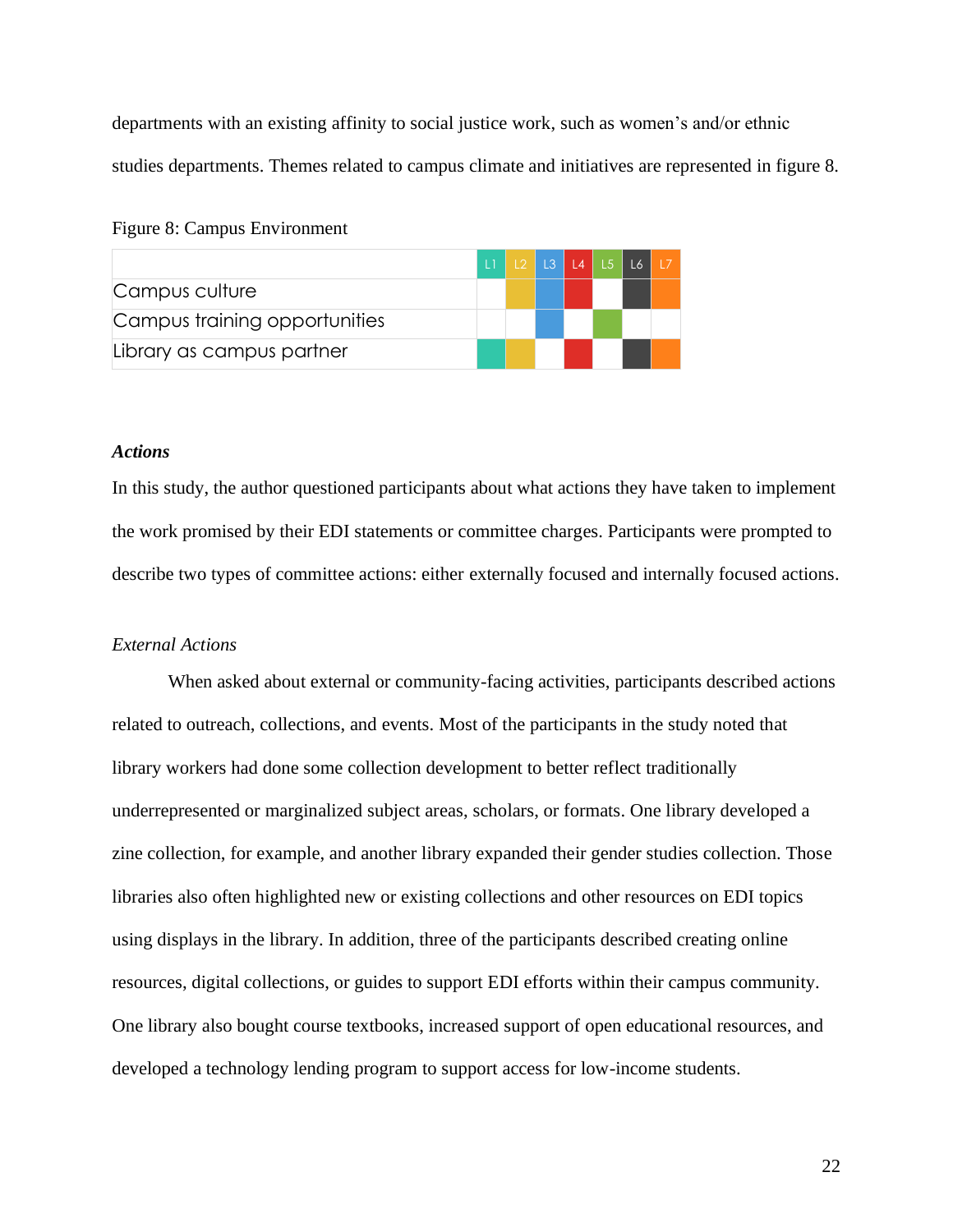Most of the participants noted that their library hosted or organized EDI events or what was referred to as "programming" or "outreach" for the campus community. Some examples of this work included support for special populations on campus, such as DACA students, STEM programming targeting women, international students, and first-generation college students. In addition, library workers at one institution worked to redesignate areas of the library as a family care space and a prayer space. Several participates noted that the library was a uniquely positioned space on campus for hosting EDI events, because the buildings are often used by campus population across disciplines, and the buildings have comparatively large and flexible spaces. Overall, external events and outreach activities primarily involved improving and promoting representation in the library collections, hosting events, and connecting with EDIaffinity groups or centers on campus. Participants reported external activities less commonly than internal EDI activities. Common external action themes are represented in Figure 9.

## Figure 9: External Events and Outreach

|                        | $\mathbf{1}$ | 12 <sup>2</sup> | L3   L4   L5 |  |  |
|------------------------|--------------|-----------------|--------------|--|--|
| Collection development |              |                 |              |  |  |
| <b>Displays</b>        |              |                 |              |  |  |
| Events and outreach    |              |                 |              |  |  |
| Online resources       |              |                 |              |  |  |

### *Internal Actions*

Participants described a greater number and variety of internal actions.

Internal professional development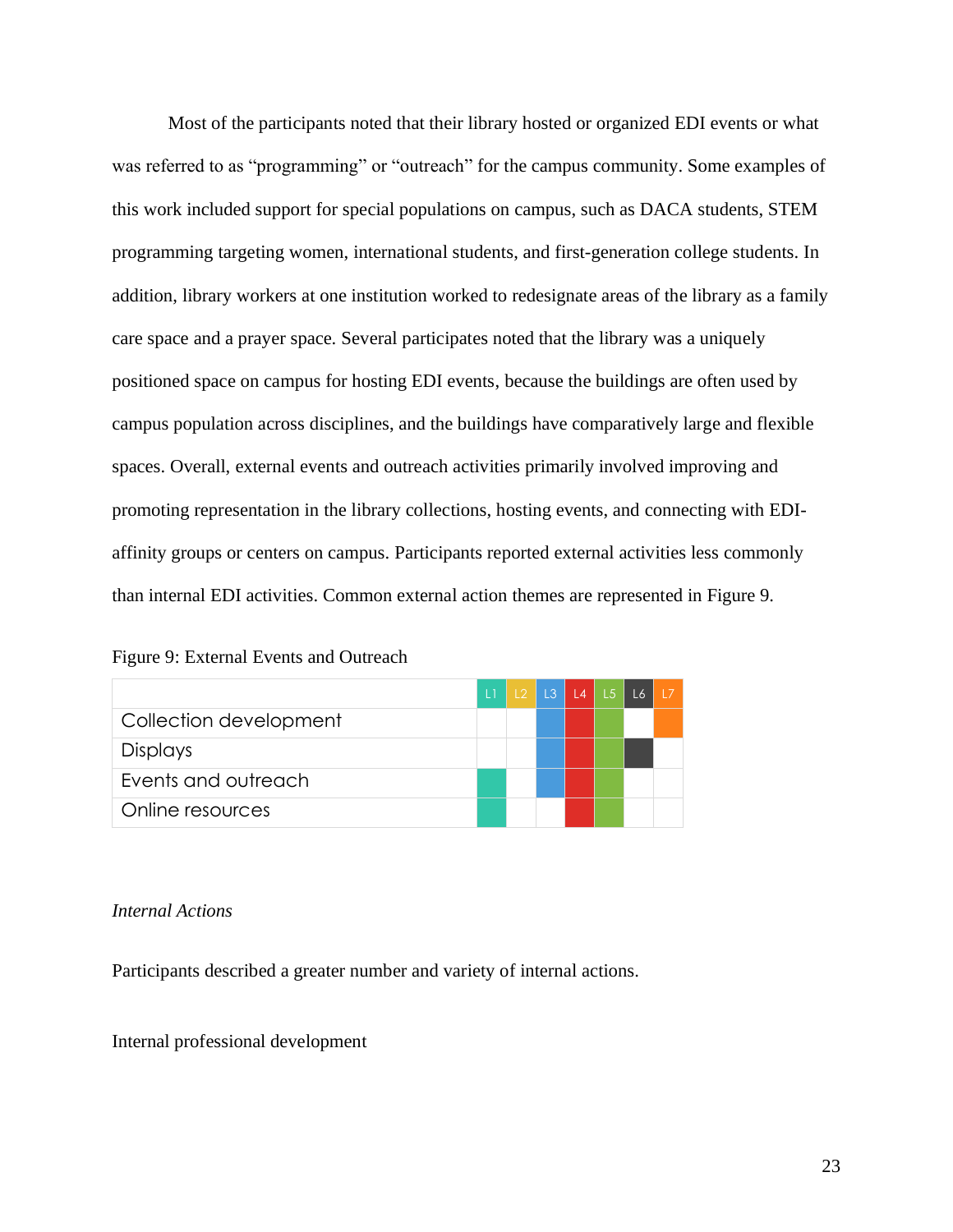Most EDI activities described in this study represented internal efforts by committees to improve equity and inclusivity within the library workplace or raise competencies among library workers. Almost all the library committees represented in the sample developed, offered, or participated in EDI-related trainings and workshops. This work involved library workers attending existing campus trainings. Some topics covered in these trainings included "unconscious bias", "inclusive language", "non-western name pronunciation", "gender neutral language," "meeting norms", "difficult conversations," and "inclusive pedagogy". In addition, many participants noted that their libraries invited in expert speakers or facilitators. These internal events often focused on providing library services to special populations such as students with autism, deaf communities, Muslim students, and members of the campus community who are without stable housing. Two libraries hosted social and informal gatherings with themes around multicultural awareness or understanding differences.

In other cases, professional development activities were self-directed. Sometimes these actions took shape informally through conversations with colleagues or discussion groups. At other times, participants described watching webinars with colleagues or discussing readings related to EDI issues in the library field. One participant noted that professional development often occurred at the individual level, where a library worker sought out education on their own to improve their competence in serving marginalized populations within a campus community.

|                                   |  | L2   L3   L4   L5   L6 |  |  |
|-----------------------------------|--|------------------------|--|--|
| Educational training              |  |                        |  |  |
| Self-directed learning            |  |                        |  |  |
| Understanding special populations |  |                        |  |  |
| Webinars and reading discussions  |  |                        |  |  |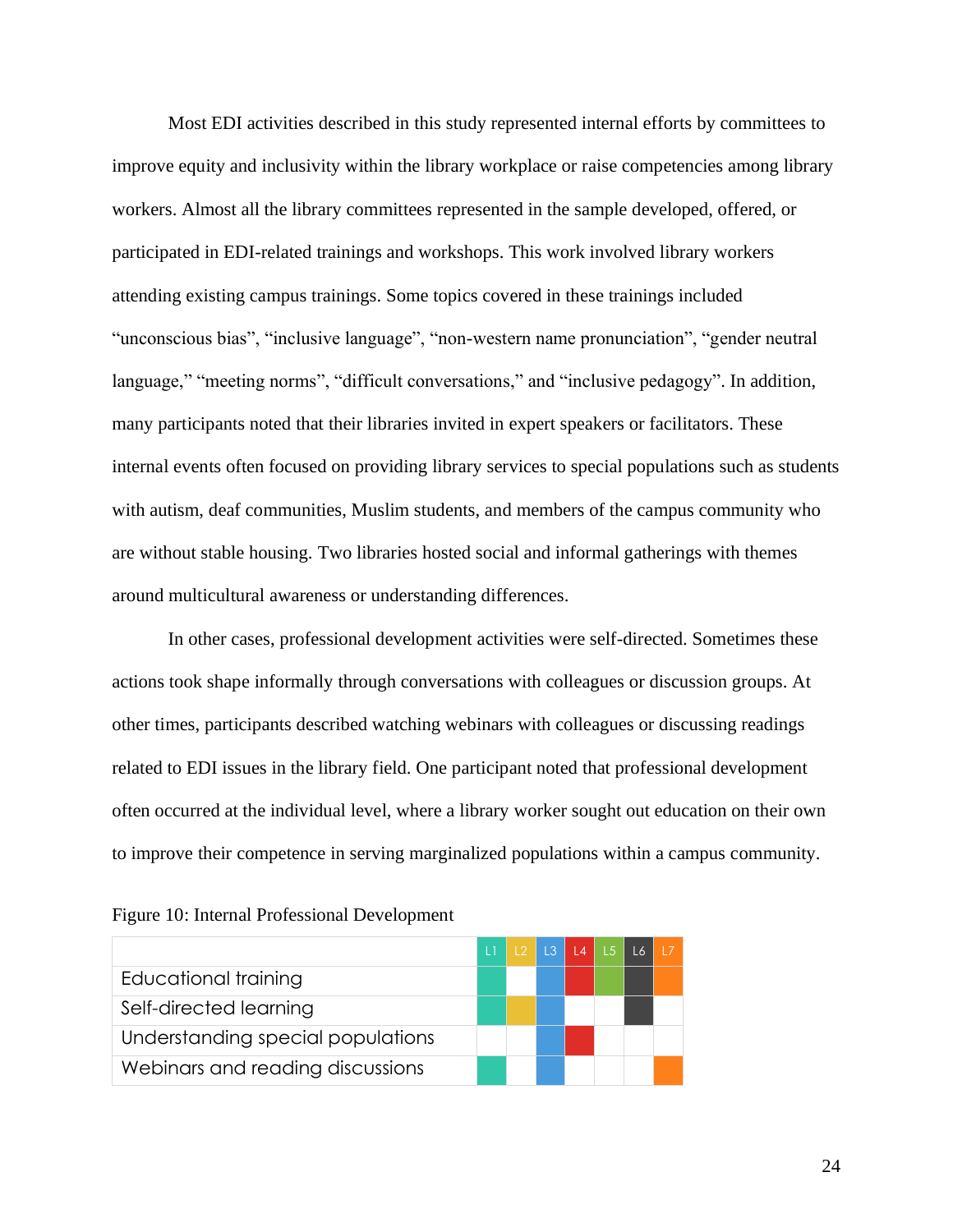#### Hiring and Retention

Much of the work in library EDI committees, as reported by participants in this study, related to improving recruitment and retention practices in the library. Committees worked to improve recruitment by adding library diversity statements, inclusive language, qualifications requirements related to diversity competence to position descriptions, removing unnecessary steps or requirements for the application process for candidates, requiring a diversity statement from candidates applying to librarian and administrator positions within the library, and broadened advertising of positions. One library offered paid diversity fellowship opportunities for undergraduate students as a method for recruiting new library professionals from their campus community. Two of the libraries had or were in the process of hiring at least one full time position devoted to EDI work in the library.

Most participants also described how their libraries have tried to improve retention of library workers as part of the EDI efforts. Examples included connecting library workers with mentorship opportunities and supporting employee growth, as well as training managers in inclusive and equitable supervisory practices. In addition, several libraries had done work to structurally incentivize EDI work as part of the annual evaluation process for library employees. Employees and managers were encouraged or required to include a work goal(s) that connected to EDI strategic initiatives in their library or on campus. In accomplishing these goals, the individual employees then have a formalized way to get credit for their EDI contributions. Two of the libraries represented in the sample were working on a deeper review and analysis of their systems for employee performance management with the goal of making improvements that promote equity in the workplace. In addition, two participants mentioned that their universities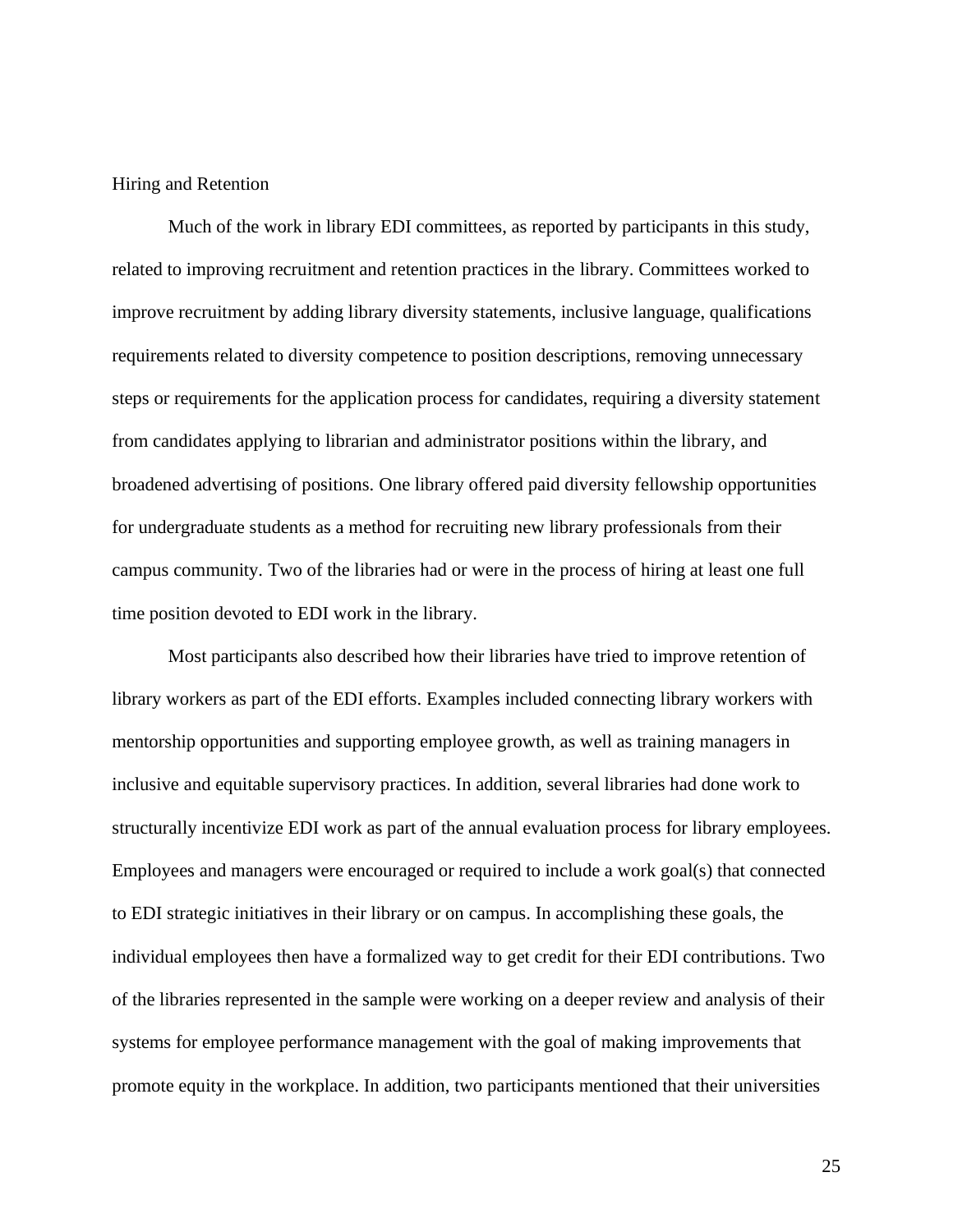were working to add EDI elements to the requirements for promotion and tenure of faculty members, again, providing formal structures for giving credit for EDI work.

|  |  |  |  | Figure 11: Hiring and Retention |
|--|--|--|--|---------------------------------|
|--|--|--|--|---------------------------------|

|                           |  | LI L2 L3 L4 L5 L6 L7 |  |  |
|---------------------------|--|----------------------|--|--|
| Creating positions        |  |                      |  |  |
| Recruitment               |  |                      |  |  |
| Retention and recognition |  |                      |  |  |

#### Revising policies and systems

Participants at four of the institutions in this study shared that people in their libraries were working toward higher-level changes to systems and policies to reduce structural inequalities. These participants described the ways that their libraries have sought to examine their organizations' reinforcement of systems of oppression and strategies for dismantling those academic or workplace structures to increase equity. Participants mentioned critical cataloguing practices, evaluating library discovery systems, and reviewing and revising policies with a lens of inclusivity. One library worked to examine and reflect on how money is spent in the library, how resources are allocated, and how facilities operate. The goals was to evaluate who in their university community has benefited and who has been excluded. Notably, this level of work was only achieved, at least as reported by participants of the study, at institutions with significant support and resources from campus and library administrators.

Of note, the work in this category was more significantly identified for Library 2 and Library 4, and it was identified to a lesser extent at the two other institutions. This theme captures some of the most robust, high-level, and impactful work described in the interviews. For these two institutions in particular, this theme went beyond positive messaging and marketing of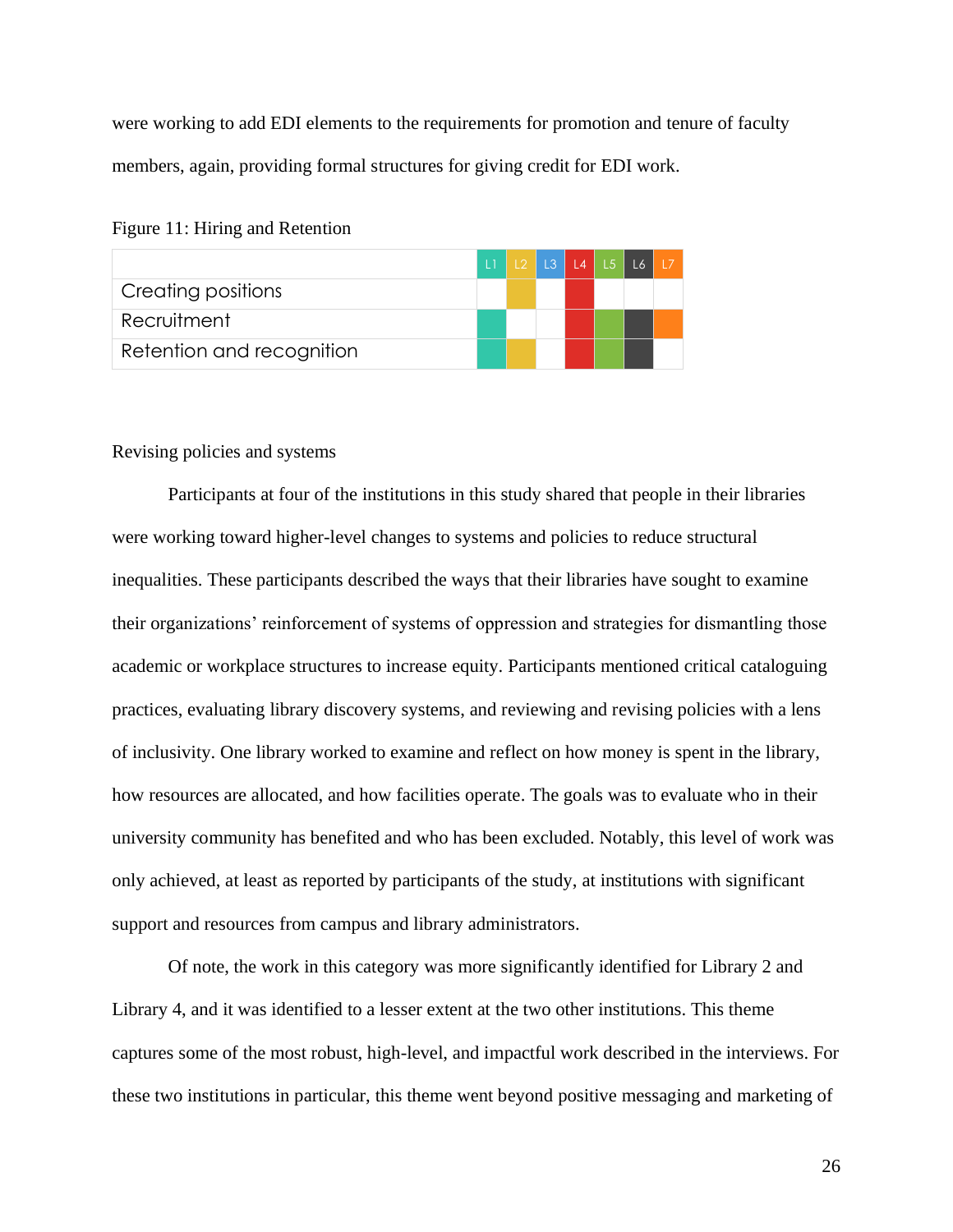the library to satisfy administrative needs, but it represents attempts to shift power in the organization and expand justice-focused leadership and operations to achieve organizational EDI goals. Participants at these institutions recognized that the outcomes and impact of this approach is not yet understood. It is notable that these two participants described many of the same barriers, challenges, and resistance to their work, but the libraries were unique two ways: they had the most consistent and stable support for their library leadership, and they have dedicated positions.

## Figure 12: Policies and Systems

|                                 |  | LI L2 L3 L4 L5 L6 L7 |  |  |
|---------------------------------|--|----------------------|--|--|
| Critical examination of systems |  |                      |  |  |

## Committee Administrative Activities

Several participants noted that their library EDI committees completed surveys within the library to examine workplace climate and/or identify training needs and assess outcomes in the organizations. As a result, committees were often tasked with analyzing the results of these instruments and making recommendations based on their conclusions. Some participants also describe the work that they had done to record and communicate their committee's work through internal reports and documentation.

Figure 13: Committee Administrative Activities

|                           | <b>TIL</b> |  | L2   L3   L4   L5   L6   L7 |  |  |
|---------------------------|------------|--|-----------------------------|--|--|
| Assessment                |            |  |                             |  |  |
| Documentation and reports |            |  |                             |  |  |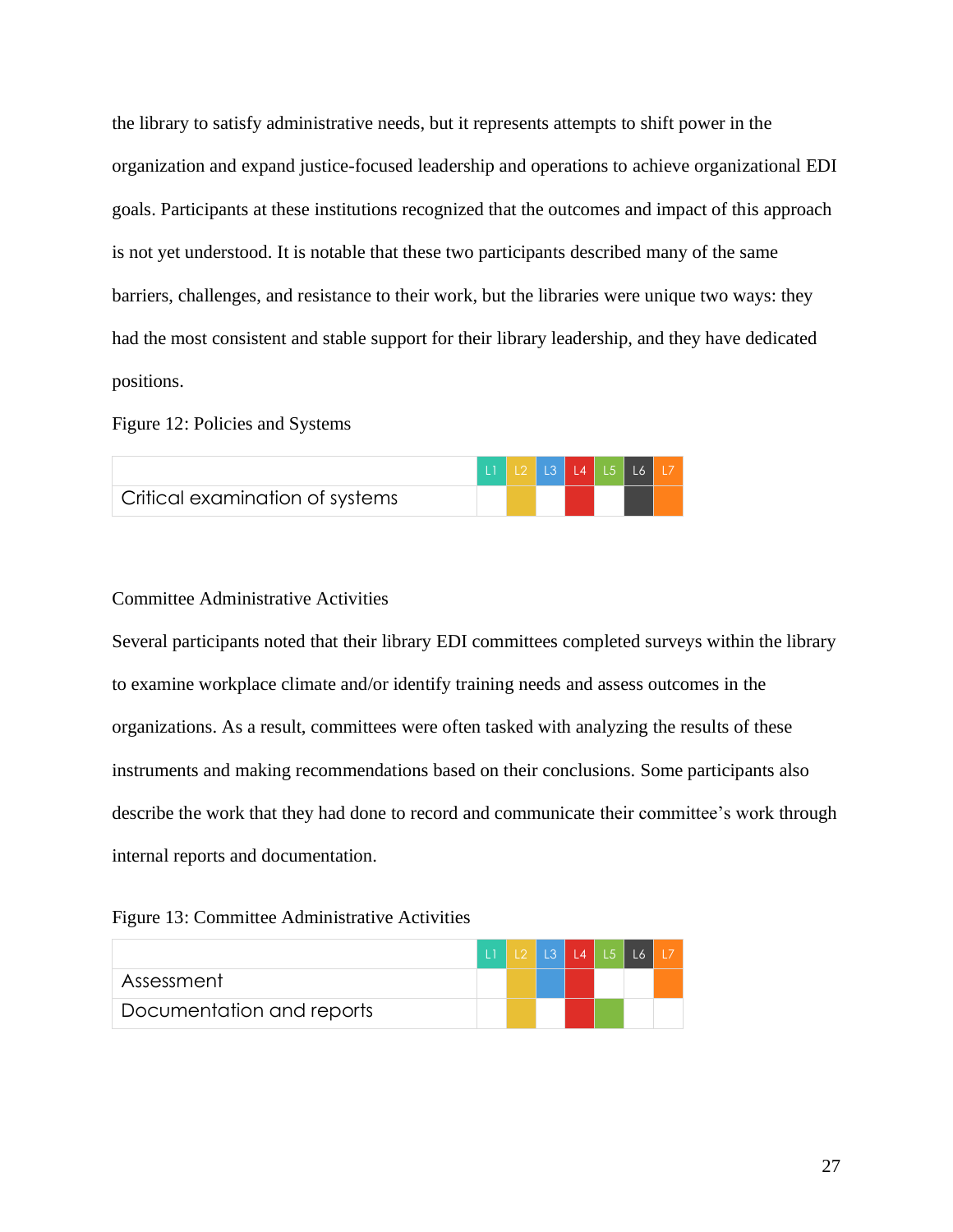## *Barriers and Challenges*

The barriers faced by library workers in implementing EDI initiatives often related to defining the work and messaging. When asked to describe the barriers to success, many participants struggled with a sense that there was only a performative commitment to the work of equity and inclusion within their library or campus. The efforts were valued more for the purpose of reputation management or because the work either seemed required or on-trend among administrators. One participant mentioned that the "cosmetic work of diversity" was seen as a marketing opportunity for library leadership or campus administration. Another stressed the care with which outward messaging about diversity was shaped, while the labor and resources needed to address inequity and oppression within work culture was ignored in favor of efforts to maintain the status quo. The work was often impeded by navigating the size or bureaucracy of the institution, which, one person remarked was likely "by design". Two participants described their observations that people in power, (within the library, university, or even local and state representatives) do not reflect the diverse demographics of their community or state, and they are less inclined to understand the work or make it a priority. In addition, some felt that library leaders act with caution or avoidance due to concerns that university donors may be unsupportive or uninterested in EDI initiatives within the library. Especially for public institutions, participants explained that library leadership often showed a deep discomfort with anything that appears (to them) political, and leaders would prefer a risk-adverse approach to the work. They fear missteps or drawing too much attention to the library, such as upsetting leaders at the campus level or encountering negative press. Even at libraries with more robust and expansive EDI programs, participants acknowledged that the work causes "discomfort at many levels, exposes painful blind spots, and shines a light on problems that are not easy to fix".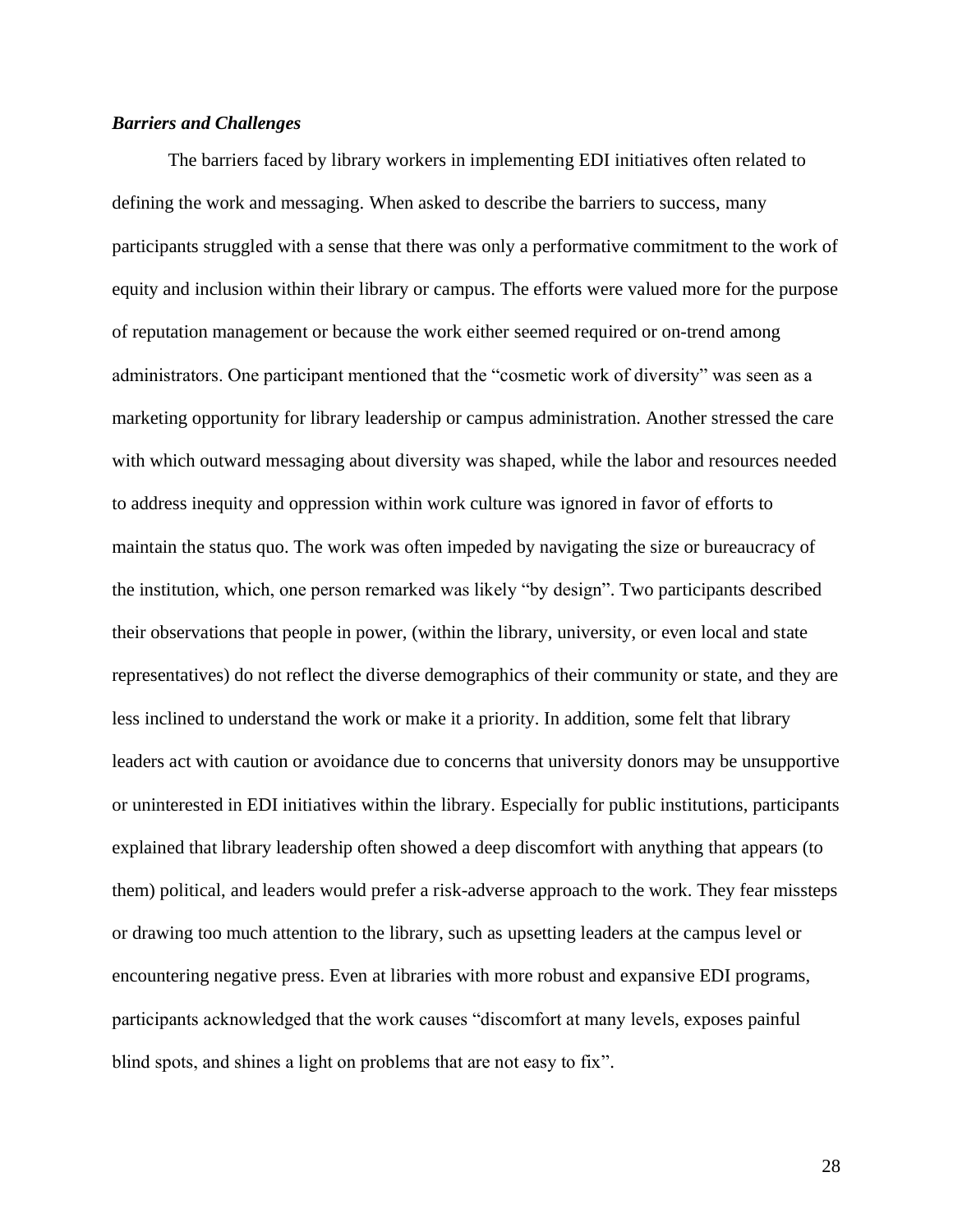#### Figure 14: Barriers to Success

|                                |  |  | L2   L3   L4   L5   L6   L7 |  |
|--------------------------------|--|--|-----------------------------|--|
| Discomfort among leadership    |  |  |                             |  |
| Concerns for political climate |  |  |                             |  |
| Surface commitment by leaders  |  |  |                             |  |

### **Key Recommendations**

In this qualitative study, library leaders and administrators in academic libraries commonly created a committee-based structure to implement the commitments made in their equity, diversity, and inclusion statements. These committees typically have a chair appointed to lead the group. These leaders of library EDI initiatives often experienced enormous stress and felt their work was heavily scrutinized, especially by library administrators. Interview participants often felt that they had not received the training, support, or resources necessary to successfully advance EDI initiatives in their libraries. They were responsible for extraordinary sensitive and complex work that they felt required expertise and resources that they did not have. Participants usually felt that that the progress that they made with their committees was slow and incremental but stressed that having support in library administration improves the impact of the work tremendously. Several chairs suggested that the best leadership model is to have co-chairs or coleaders in order to share the workload. More ideally, they recommended that library should have dedicated positions, at least in part, if the organization is serious about advancing the most impactful and transformative work. The two institutions with dedicated positions for the work were also the institutions with the most expansive and stable EDI programs and the strongest support from library and campus leadership. Investments of resources, money, time, and people, as well as intellectual and philosophical support makes or breaks this work in academic libraries.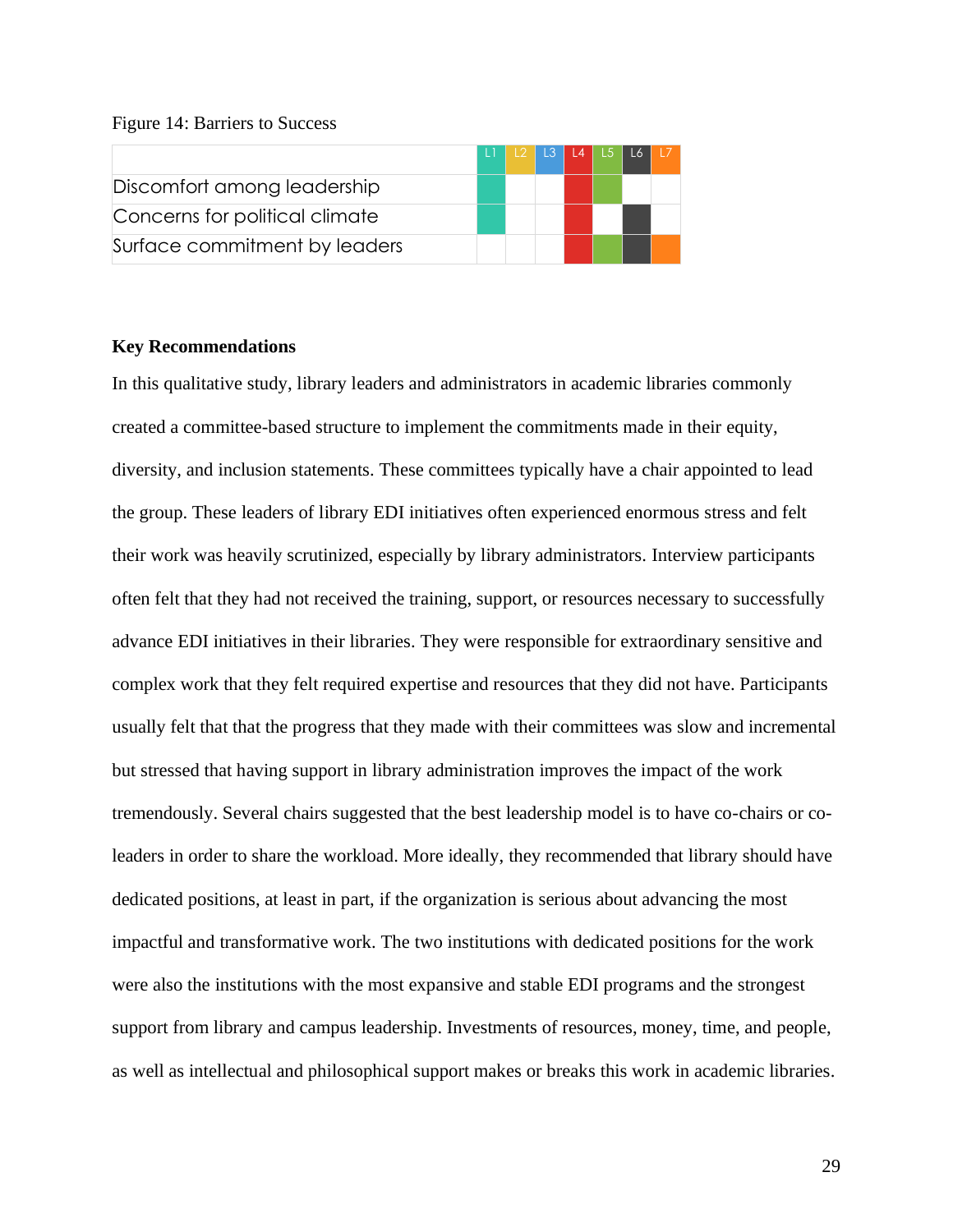So often these efforts start as grassroot efforts organized by an interested and engaged group of library workers, but structures established to execute the work only last and have impact, based on the data in this study, if library leaders make the work a priority over many competing priorities, and even then, the work is still complex and difficult. Participants involved in committee work found it challenging to do this work in addition to their core job duties in many cases. Additionally, the library does not operate in a vacuum, and participants noted that campus climate and culture also impacted progress both positively and negatively.

All EDI committees represented by participants in the study engaged in activities that were both external and internal, though the latter was more common. External activities often involved collection development work or promoting existing library resources or collections in support of EDI initiatives. Internal activities involved professional development, efforts to improve recruitment and retention, and policy review. EDI committees with more resources and support from library administrators were able to engage more with their campus communities and university or college-wide EDI initiatives. Many libraries have EDI elements in their strategic plans, missions, and/or visions but few document publicly how they are implementing and engaging with this work. In sum, themes from this study shaped the following recommendations:

• For EDI efforts in libraries to grow and find success, library leaders need to be strong and well-educated advocates who are willing to set expectations, provide meaningful resources, and think broadly and critically about advancing equity and the work of the library in meaningful ways that recognize the impacts of racism, oppression, and exclusion in the profession by historically and in a contemporary context. They need to hold themselves and the library as a system and an organization accountable.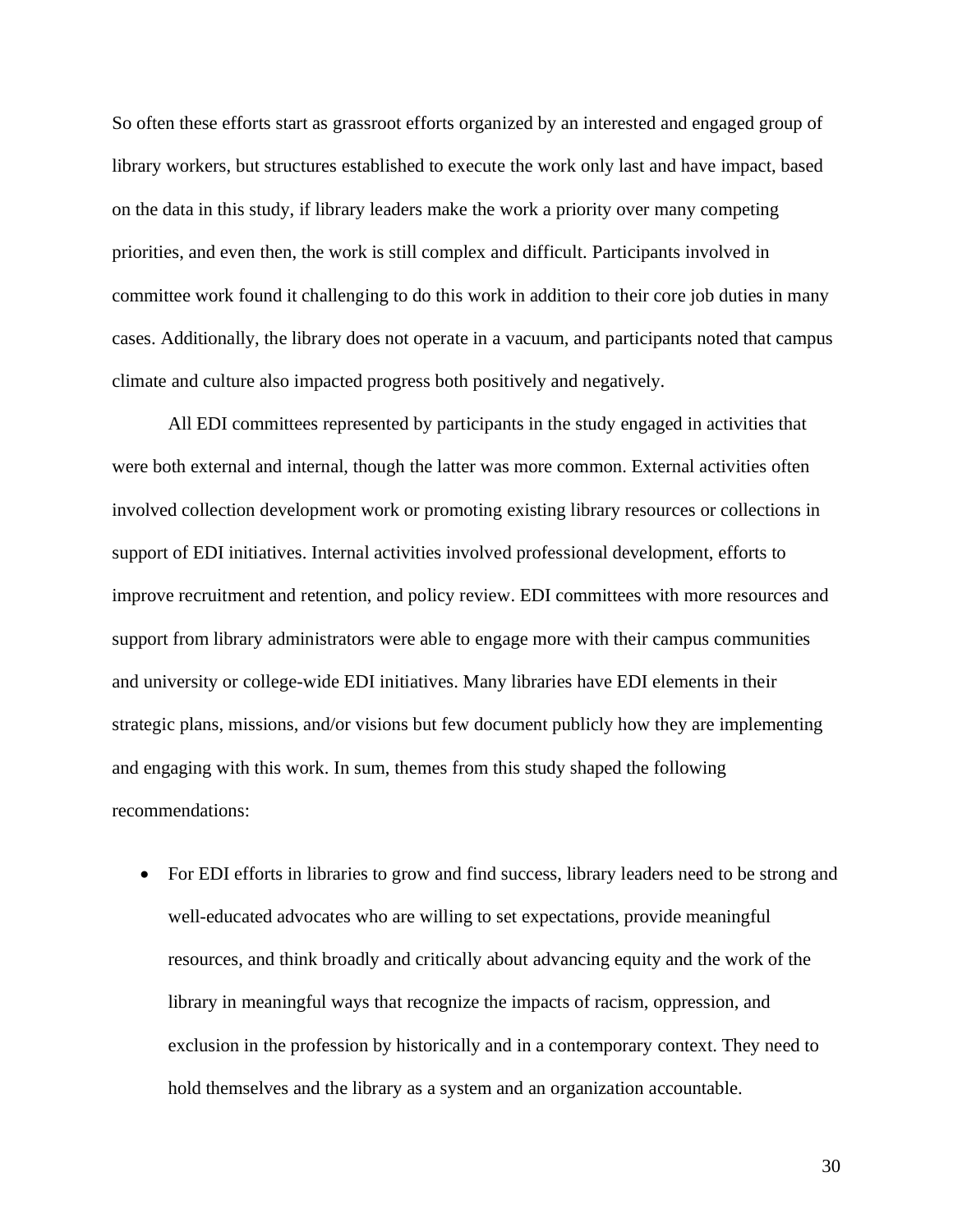- EDI work should be a stable part of the library's organizational structure and job duties should be built into permanent positions.
- EDI committees should not be constrained to doing the work that leaves power structures intact. They should not have to limit their work to that which is comfortable or palatable to people in power. Structures should be established for accountability and administrators must commit to listen to and learn from the people leading this work.
- Co-chairs are helpful for committees, and positions dedicated to the work are recommended.
- To improve the outcomes of your library's EDI commitments, library leaders must invest more resources, including positions and money, and proactively support the work. They should provide training for individuals engaged in this work or hire experts.

#### **Study Limitations**

The libraries represented in this sample may be doing work not described in the study, either because the person interviewed was not involved or aware of this aspect of work or the effort was not discussed during the interview. Some additional work may have occurred in the past as well, while the interview questions focused on present work. While the data gathered in this study represent a detailed look at the institutions in the sample, the methodological approach may limit the broad generalizability of the results and conclusions. However, the challenges identified within the sample may raise awareness among other library leaders as they consider how they can better support EDI work in their libraries.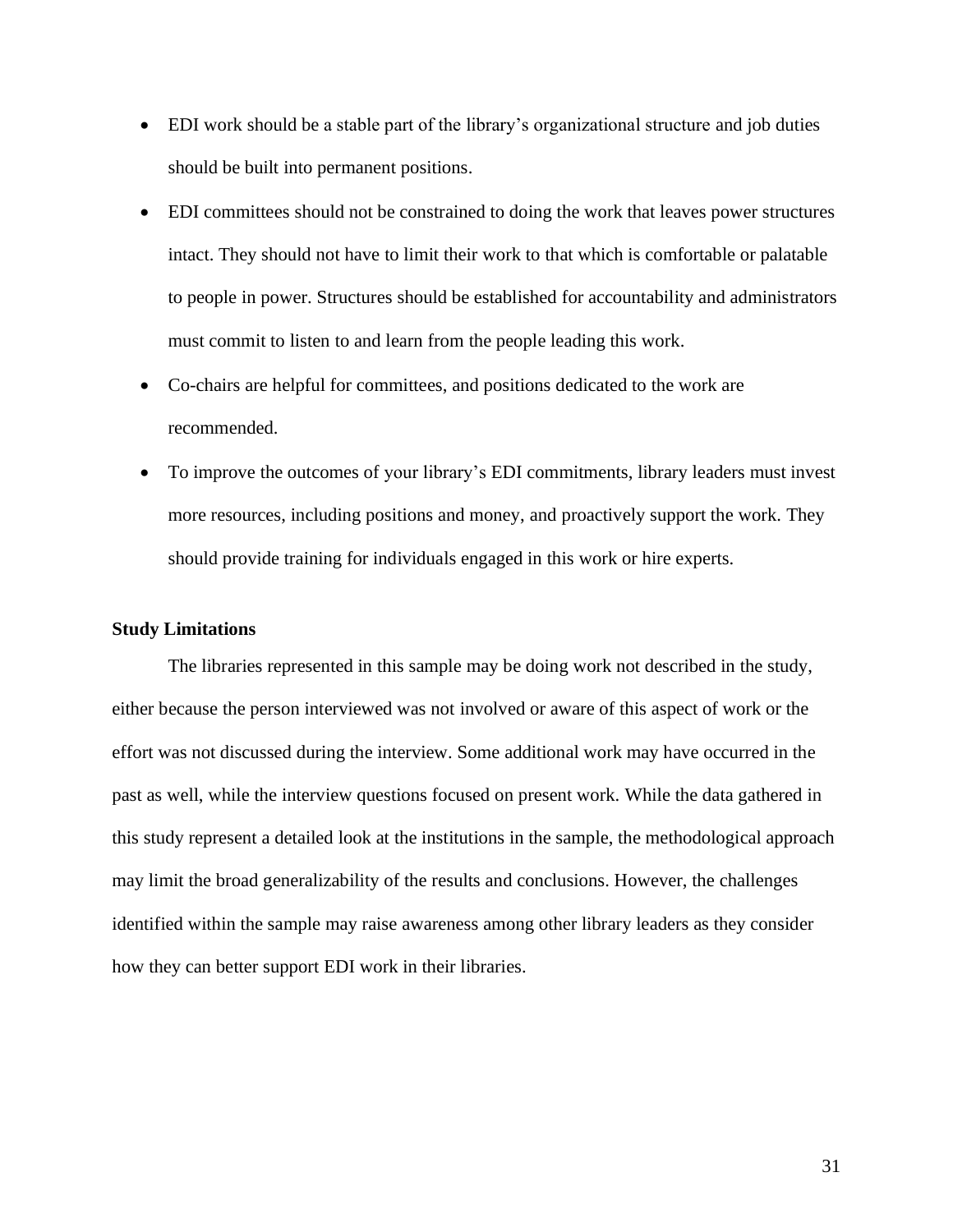## **Conclusion**

Understanding the work that is occurring at academic libraries is challenging because EDI initiatives and actions are not always well-documented on library websites or visible in any way from outside of the institution. Though equity, diversity, and inclusion work may be explicitly represented within library mission and vision statements, the practical structures for executing the work within the organization are more difficult to uncover. In this qualitative study, the interview conversations with library workers, who are executing the EDI work of a library, provided detailed and robust information for understanding what and how actions are occurring in libraries. More importantly, participants described common constraints and barriers that they faced as coordinators of library EDI efforts. The recommendations that emerged from these challenges may help library administrators provide better support for EDI initiatives in academic libraries.

#### **References**

American Library Association. (2016, November 21). Libraries Respond: 2016 Election [Text]. Advocacy, Legislation & Issues.

http://www.ala.org/advocacy/diversity/libraries-respond/2016election

Anaya, T., & Maxey-Harris, C. (2017). Diversity and Inclusion, SPEC Kit 356. http://publications.arl.org/Diversity-Inclusion-SPEC-Kit-356/ Andrade, R., & Rivera, A. (2011). Developing a Diversity-Competent Workforce: The UA Libraries' Experience. Journal of Library

Administration, 51(7–8), 692–727. https://doi.org/10.1080/01930826.2011.601271

Bauer-Wolf, J. (2019, February 25). Hate Incidents on Campus Still Rising. Inside Higher Ed.

https://www.insidehighered.com/news/2019/02/25/hate-incidents-still-rise-college-campuses

Buttlar, L. (1994). Facilitating cultural diversity in college and university libraries. The Journal of Academic Librarianship, 20(1), 10–14.

https://doi.org/10.1016/0099-1333(94)90128-7